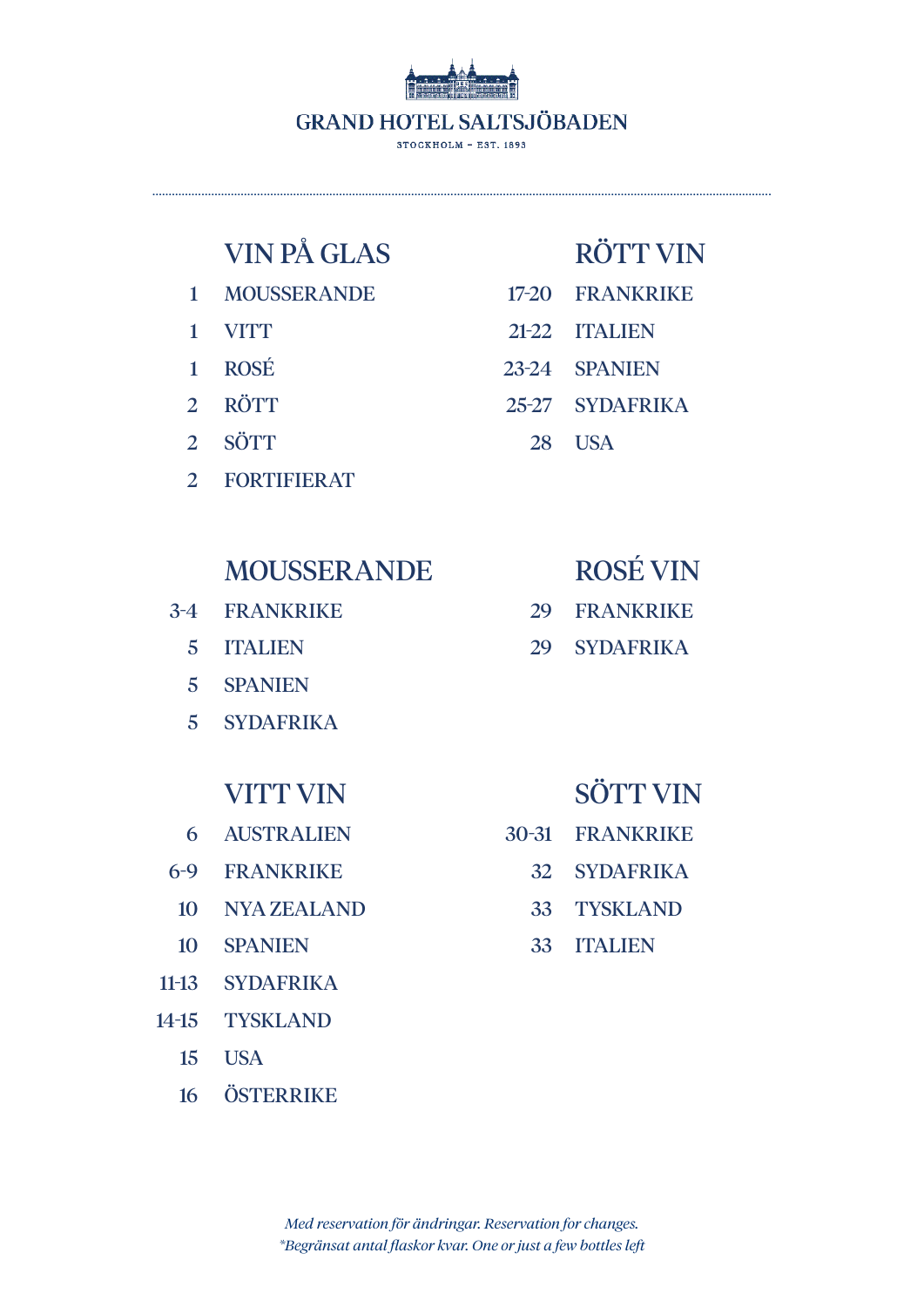

### MOUSSERANDE VINER PÅ GLAS

| $120 \text{ ml}$ |
|------------------|
| 160-             |
| $85 -$           |
| 110 -            |
|                  |

## VITA VINER PÅ GLAS

|                                                                    | $150$ ml |
|--------------------------------------------------------------------|----------|
|                                                                    |          |
|                                                                    |          |
|                                                                    |          |
| Forager Chenin Blanc Grenache Blanc 2020                           |          |
| Dom. Des Grandes Perrierès Sancerre 2020 [201] [2010] [2010] [25:- |          |

## ROSÉ VINER PÅ GLAS

|                                                                                                                | 150 ml |
|----------------------------------------------------------------------------------------------------------------|--------|
| Cave de Saint Tropez Gris de Trop Rosé 2020 [10] The Saint Tropez Gris de Trop Rosé 2020 [10] The Saint Tropez |        |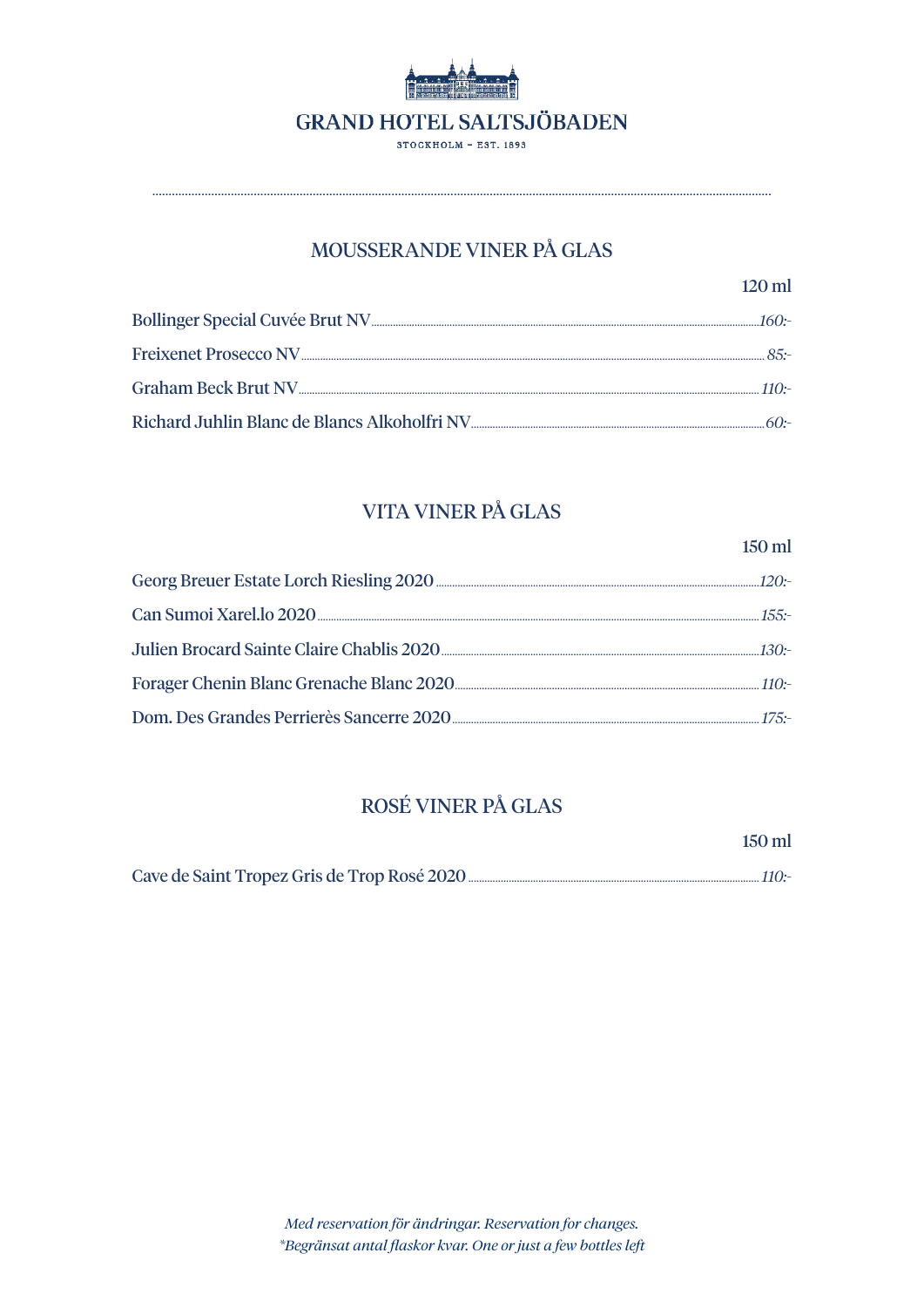

STOCKHOLM - EST. 1893

## RÖDA VINER PÅ GLAS

 $75$  ml

## SÖTA VINER PÅ GLAS

| $75 \text{ ml}$ |
|-----------------|
| $110 -$         |
| $100 -$         |

### FORTIFIERADE VINER PÅ GLAS

| $110 -$ |
|---------|
|         |
|         |
|         |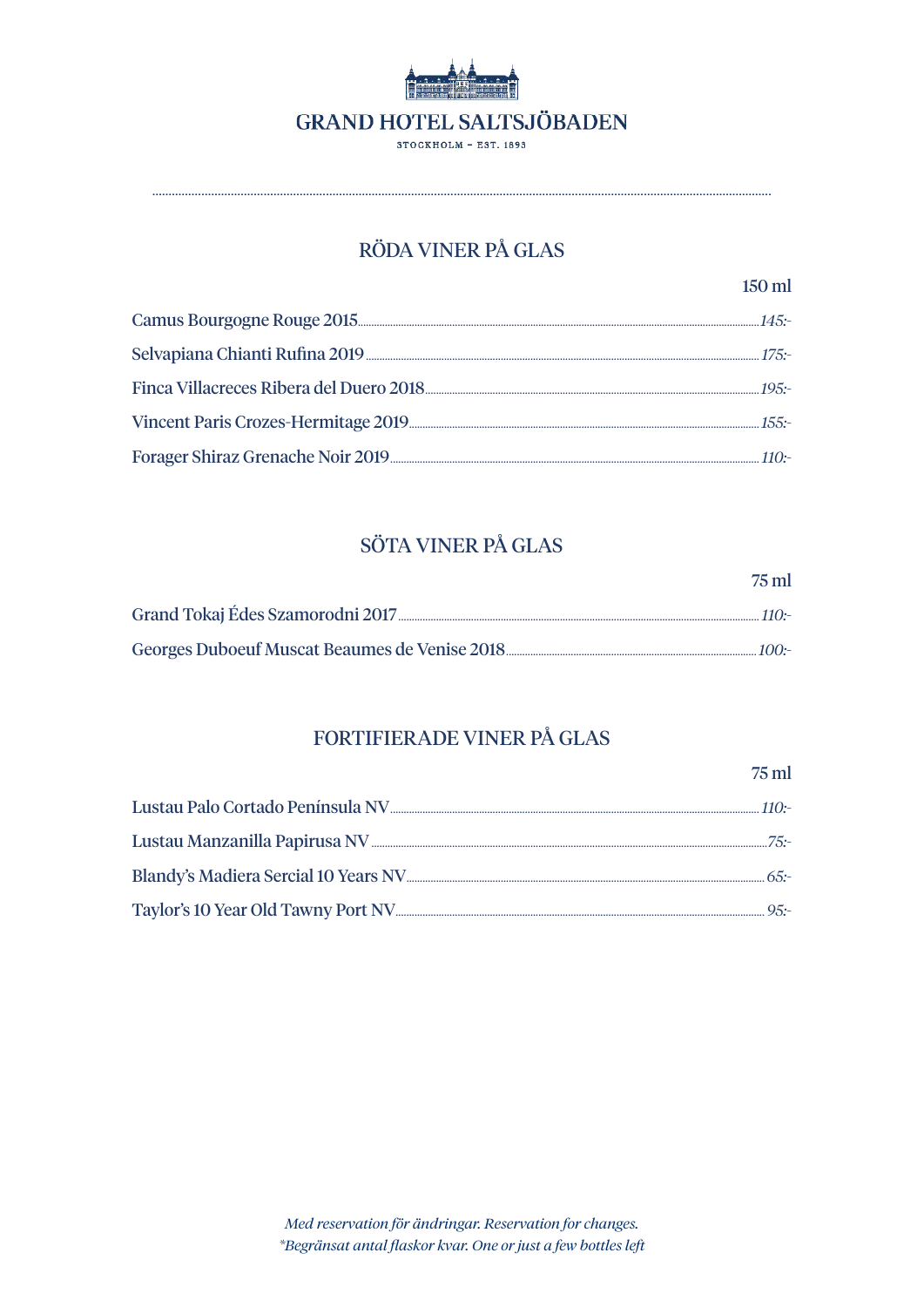

# MOUSSERANDE VIN

# **FRANKRIKE**

### **CHAMPAGNE**

# **Bollinger**

| La Grande Année 2012 <u>[11]</u> 2450 :- |  |
|------------------------------------------|--|
|                                          |  |
|                                          |  |
|                                          |  |
|                                          |  |
|                                          |  |
|                                          |  |
|                                          |  |
|                                          |  |
|                                          |  |
|                                          |  |
|                                          |  |
|                                          |  |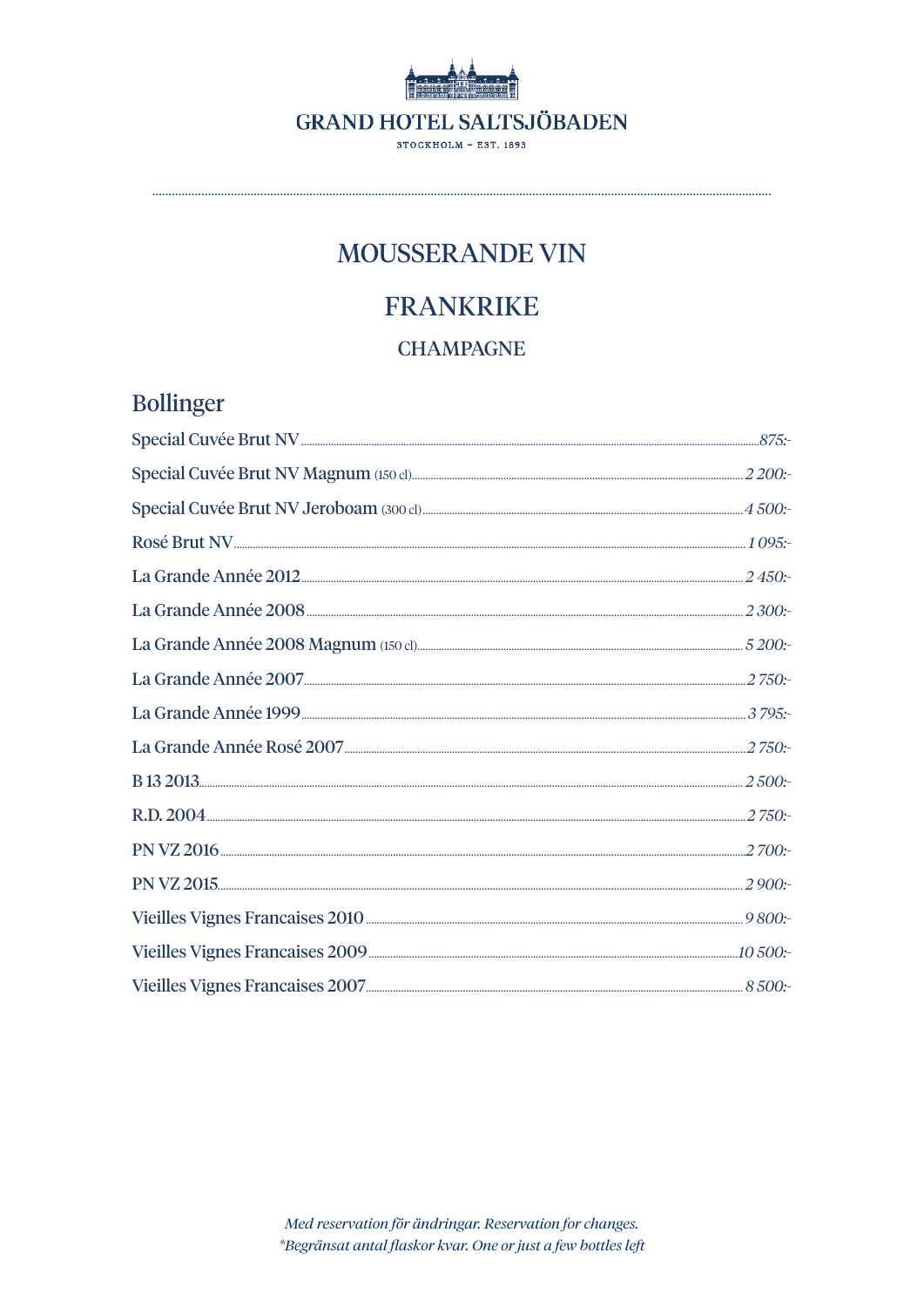

# MOUSSERANDE VIN

# **FRANKRIKE**

### **CHAMPAGNE**

| <b>Egly-Ouriet</b> |  |
|--------------------|--|
|                    |  |
| <b>Krug</b>        |  |
|                    |  |
|                    |  |
| Philipponnat       |  |
|                    |  |
|                    |  |
| <b>Ruinart</b>     |  |
|                    |  |
|                    |  |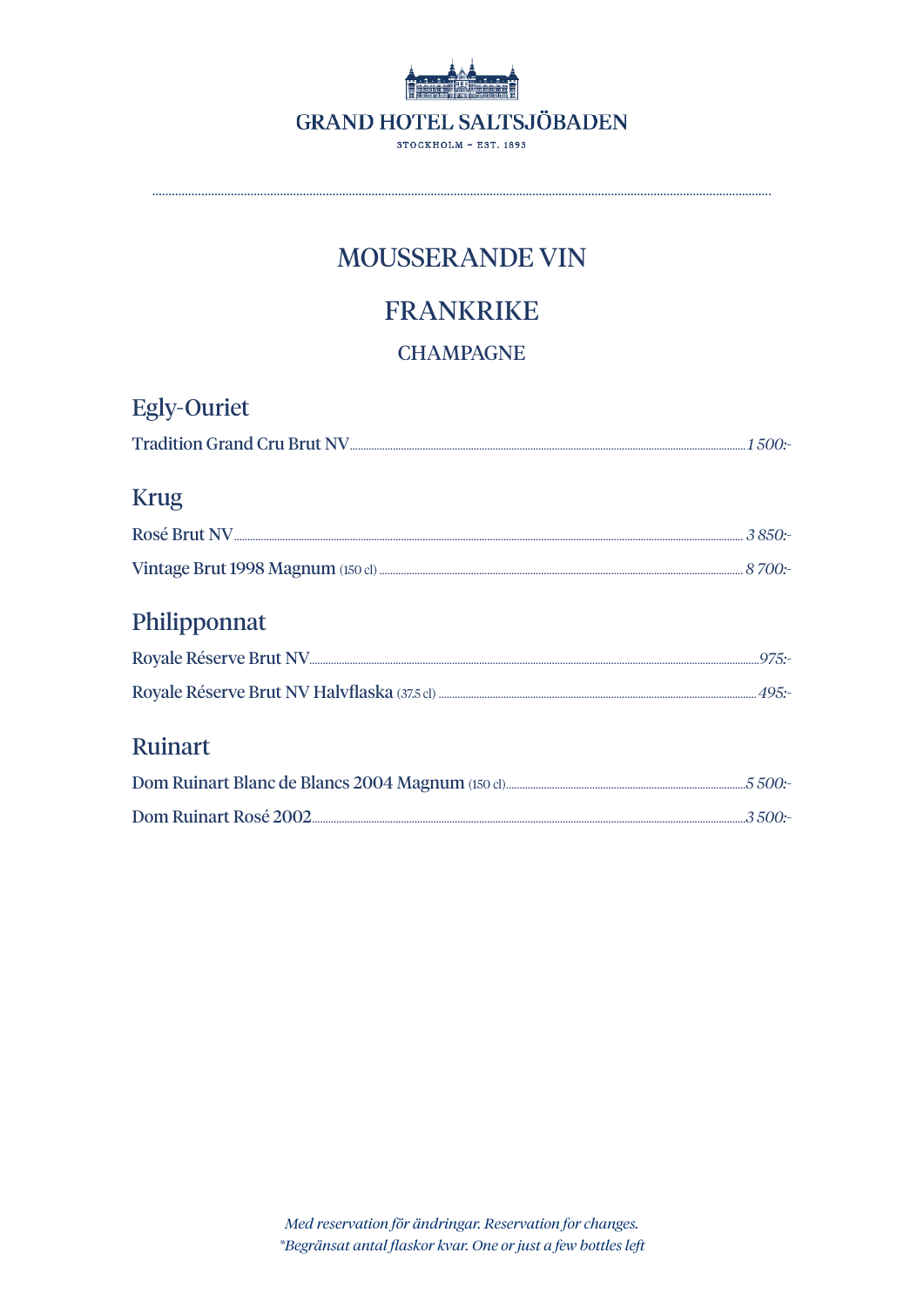

## MOUSSERANDE VIN

# **ITALIEN**

**VENETO** 

## Malibràn

# **SPANIEN**

**PENEDÈS** 

| Raventós i Blanc  |         |
|-------------------|---------|
| De La Finca 2016. | . 750:- |

# **SYDAFRIKA**

### **ROBERTSON**

| <b>Graham Beck</b> |  |
|--------------------|--|
|                    |  |
|                    |  |
|                    |  |
|                    |  |
|                    |  |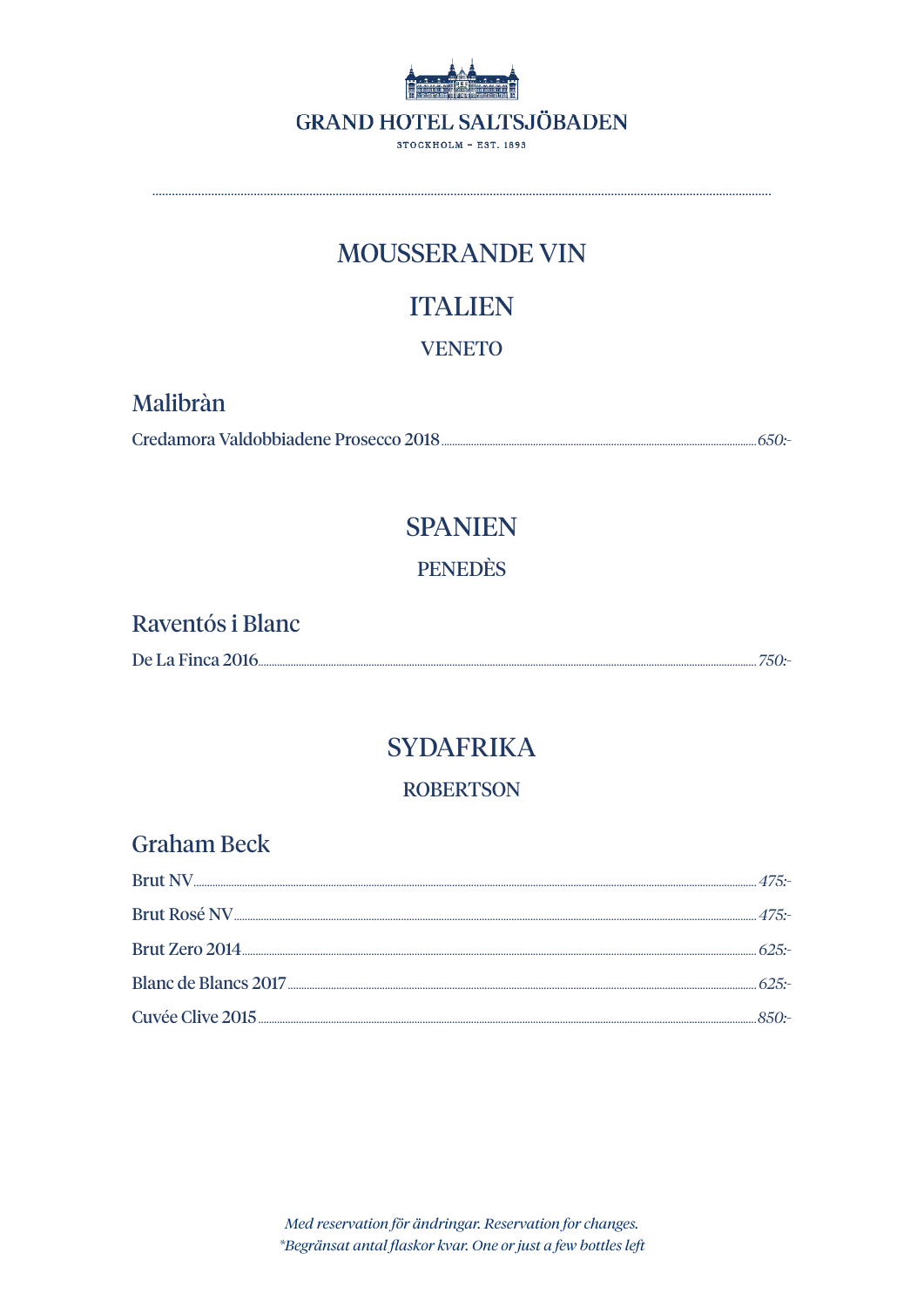

# **AUSTRALIEN**

### **VICTORIA**

**Momento Mori Wines** 

## **FRANKRIKE**

### **ALSACE**

| <b>Domaine Marcel Deiss</b> |         |
|-----------------------------|---------|
|                             | $975 -$ |
| <b>Domaine Weinbach</b>     |         |
|                             | 1150:   |
| Domaine Zind-Humbrecht      |         |
|                             | 775 -   |
|                             |         |

### **BORDEAUX**

| <b>Château Picque Caillou</b> |         |
|-------------------------------|---------|
|                               | $950 -$ |
| Domaine de Chevalier          |         |
|                               | 1 900:- |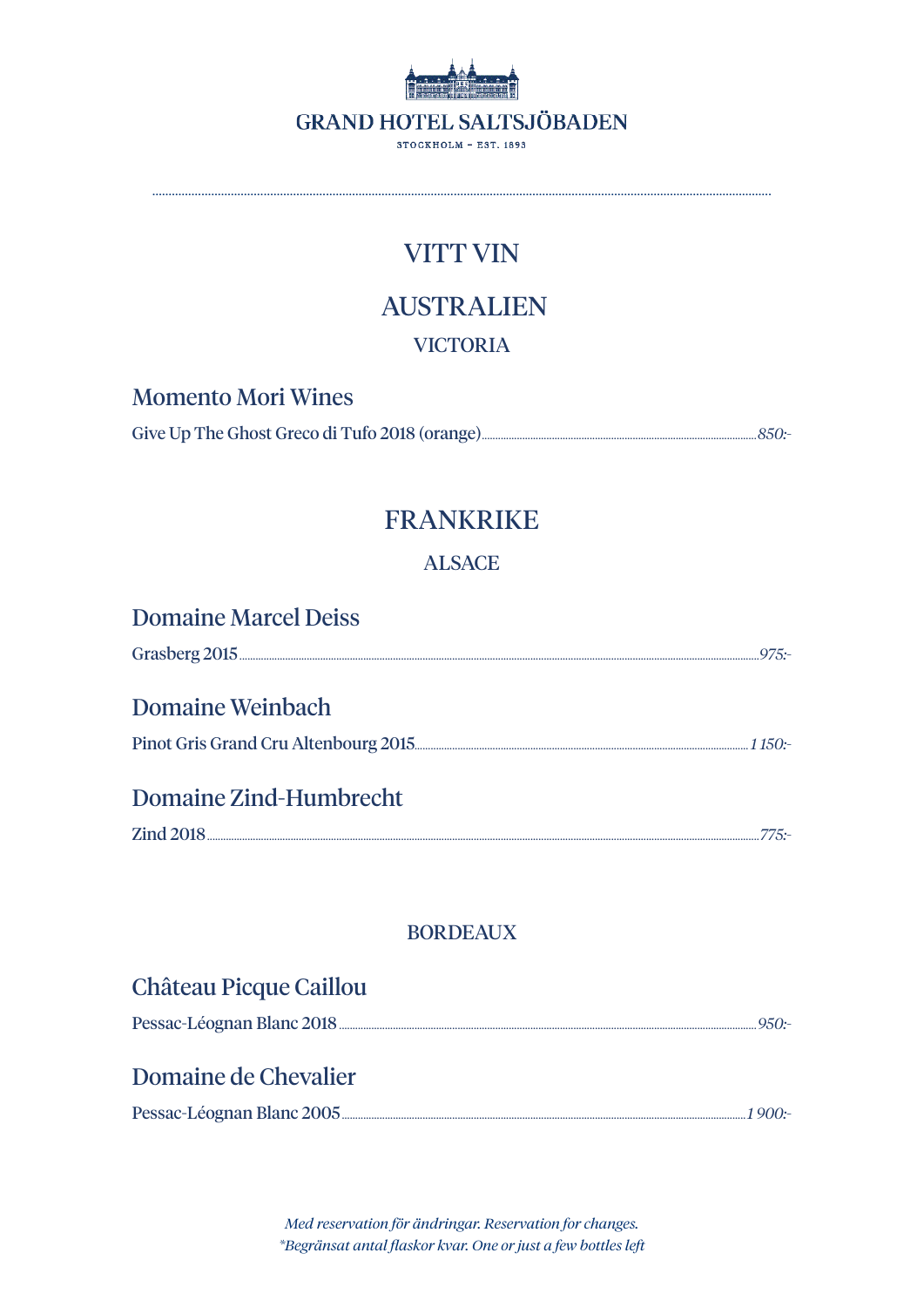

.............................................................................................................................................................................................

# FRANKRIKE

BOURGOGNE - CHABLIS

| <b>Daniel-Etienne Defaix</b> |  |
|------------------------------|--|
|                              |  |
| Domaine Julien Brocard       |  |
| $775 -$                      |  |
| Domaine William Fevré        |  |
|                              |  |

### BOURGOGNE - BEAUJOLAIS

| <b>Jean-Paul Dubost</b> |       |
|-------------------------|-------|
|                         | 795:- |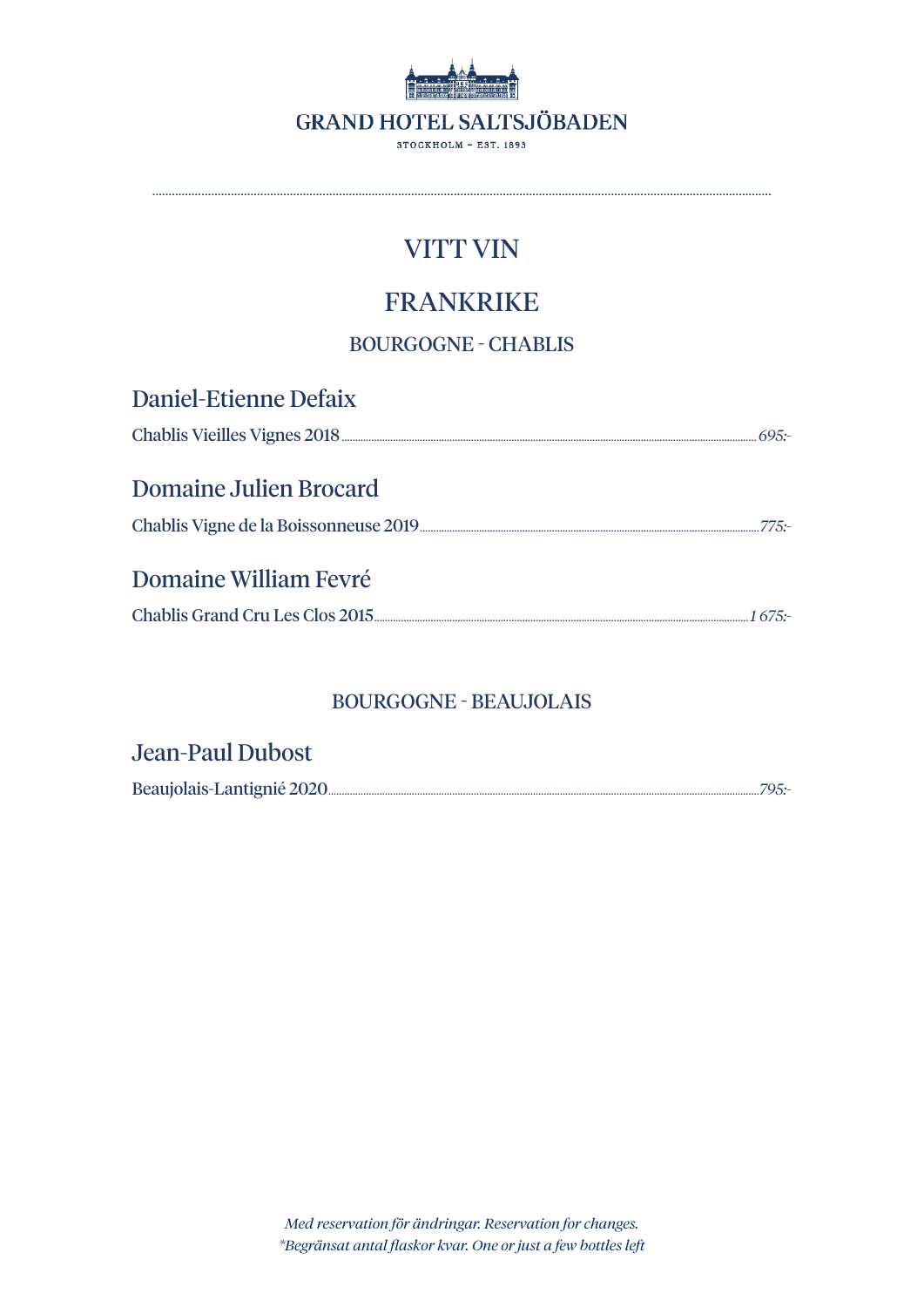

# **FRANKRIKE**

**BOURGOGNE - CÔTE D'OR** 

| Domaine Berthelemot                                     |  |
|---------------------------------------------------------|--|
|                                                         |  |
| <b>Domaine Camus</b>                                    |  |
|                                                         |  |
| <b>Domaine Chavy-Chouet</b>                             |  |
|                                                         |  |
|                                                         |  |
|                                                         |  |
|                                                         |  |
| Domaine de Villaine                                     |  |
|                                                         |  |
|                                                         |  |
| <b>Domaine Louis Jadot</b>                              |  |
|                                                         |  |
| Domaine Marc Morey & Fils                               |  |
|                                                         |  |
| Méo-Camuzet                                             |  |
|                                                         |  |
| <b>Mestre Père &amp; Fils</b>                           |  |
|                                                         |  |
| Med reservation för ändringar. Reservation for changes. |  |

\*Begränsat antal flaskor kvar. One or just a few bottles left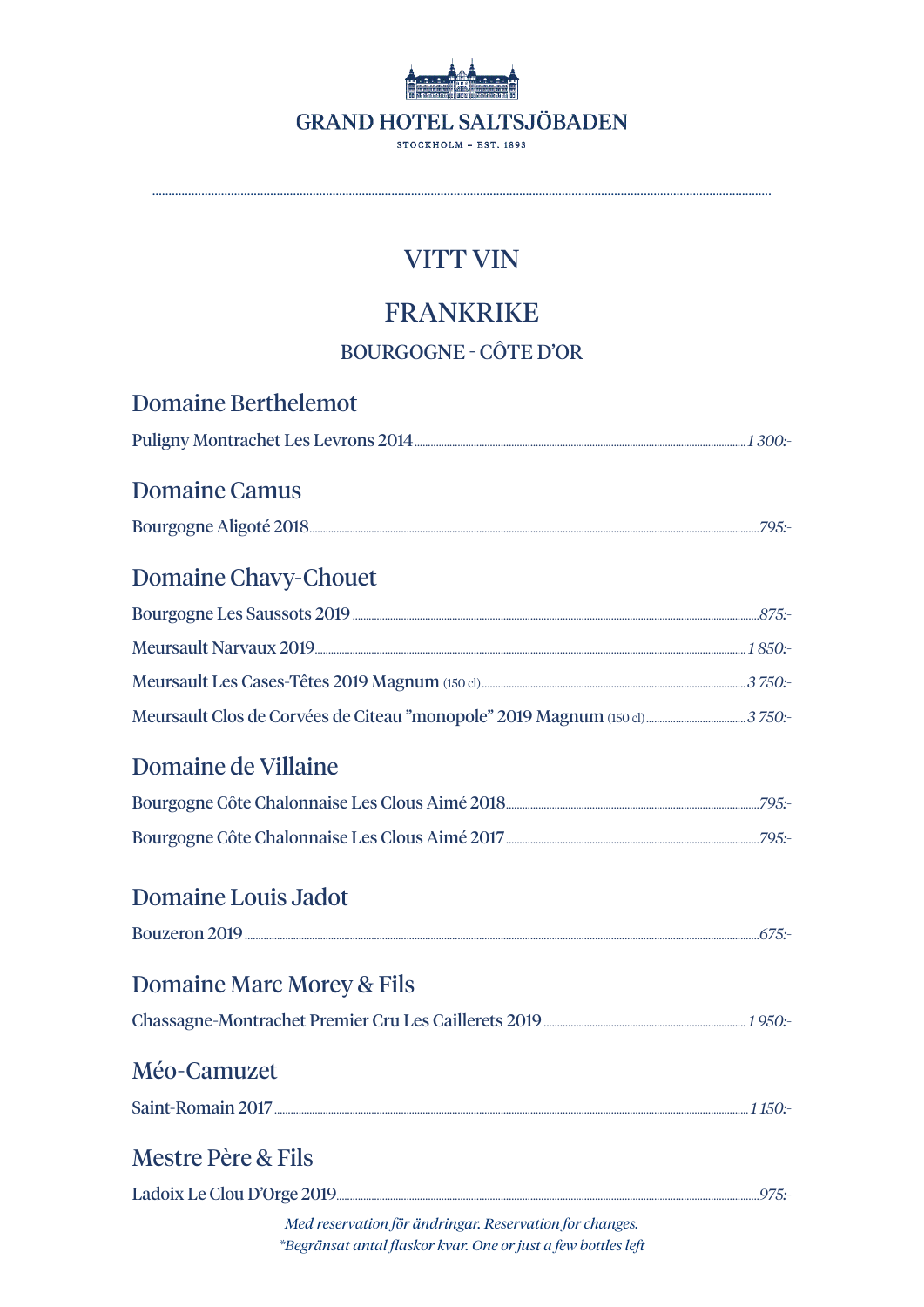

## **FRANKRIKE**

### **LOIRE**

 $\ddot{\phantom{a}}$ 

| Domaine des Grandes Perrières |          |
|-------------------------------|----------|
|                               | $79.5 -$ |
| <b>Domaine Huet</b>           |          |
|                               | $79.5 -$ |
| <b>Pascal Cotat</b>           |          |
|                               |          |

### **RHÔNE**

| <b>Château La Nerthe</b> |           |
|--------------------------|-----------|
|                          | $-975$ :- |

### **Pierre Gonon**

Saint-Joseph Blanc "Les Oliviers" 2018 [11] Marcelline and Marcelline and Marcelline and Marcelline and Marcelline and Marcelline and Marcelline and Marcelline and Marcelline and Marcelline and Marcelline and Marcelline an

### **JURA**

## Domaine du Pélican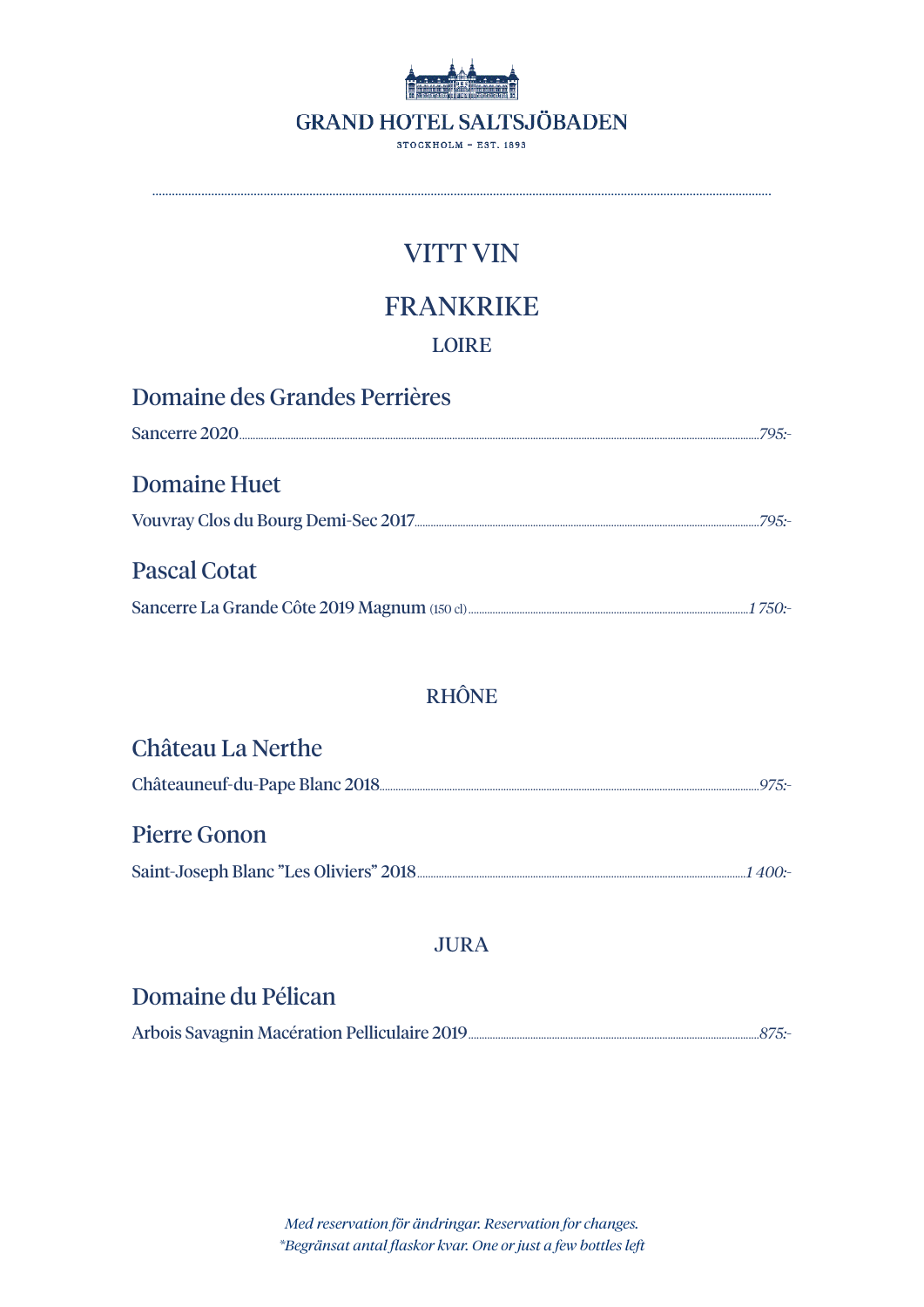

# **NYA ZEELAND MARLBOROUGH**

| Greywacke             |       |
|-----------------------|-------|
| Sauvignon Blanc 2020. | 595:- |

## **SPANIEN PENEDÈS**

| <b>Can Sumoi</b> |  |
|------------------|--|
| Xarel-lo 2020.   |  |

#### **RUEDA**

### **Finca Montepedroso**

### **VALDEORRAS**

## **Bodegas Valdesil**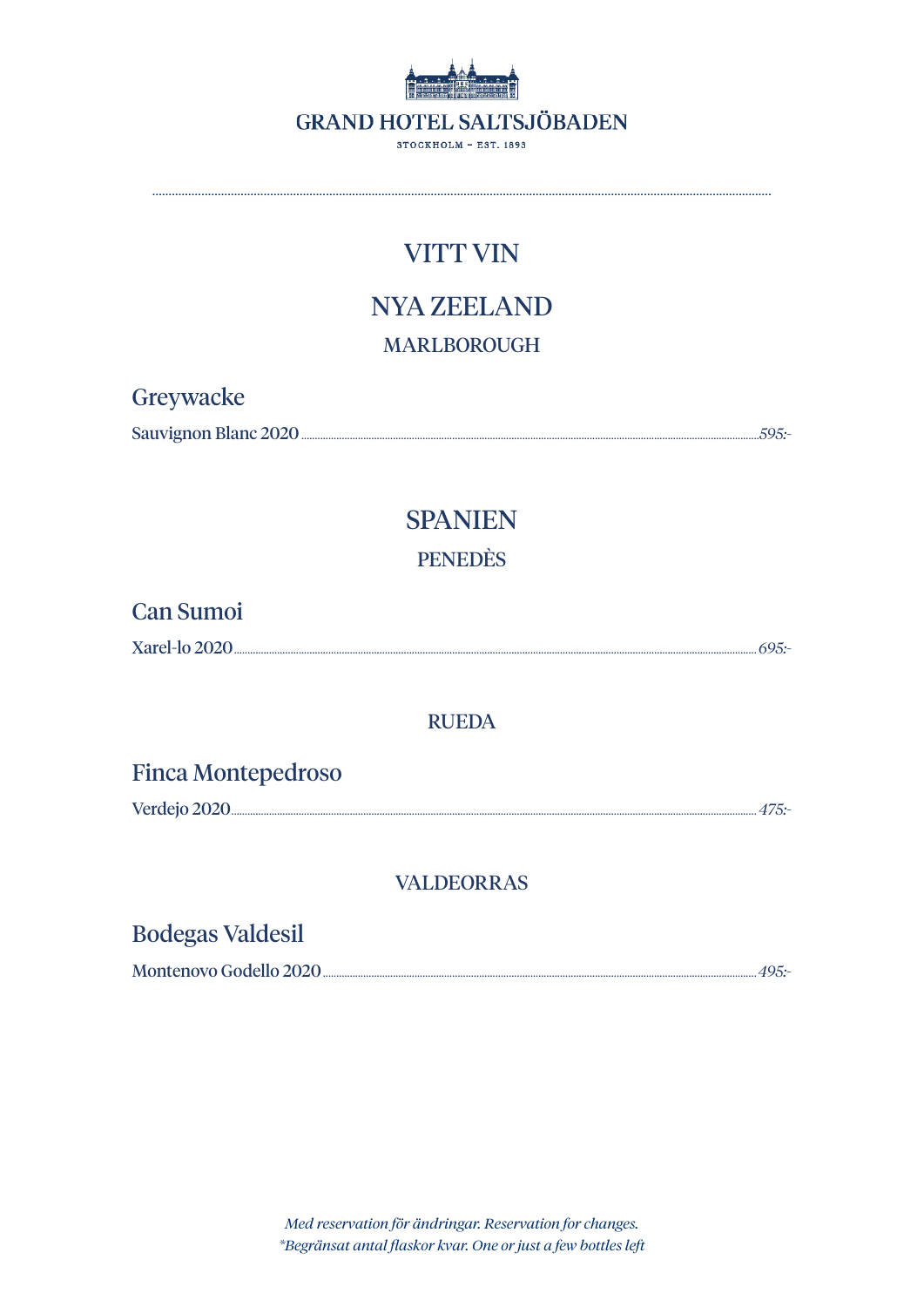

**SYDAFRIKA** 

### **CAPE TOWN**

| The Wines of Duncan Savage |          |
|----------------------------|----------|
|                            | $.975 -$ |

### **ELGIN**

### **Catherine Marshall**

### **ELIM**

| <b>Black Oystercatcher</b> |      |
|----------------------------|------|
|                            | 495. |
| <b>Ghost Corner</b>        |      |
|                            | 750: |

### **FRANSCHHOEK**

## Thorne & Daugthers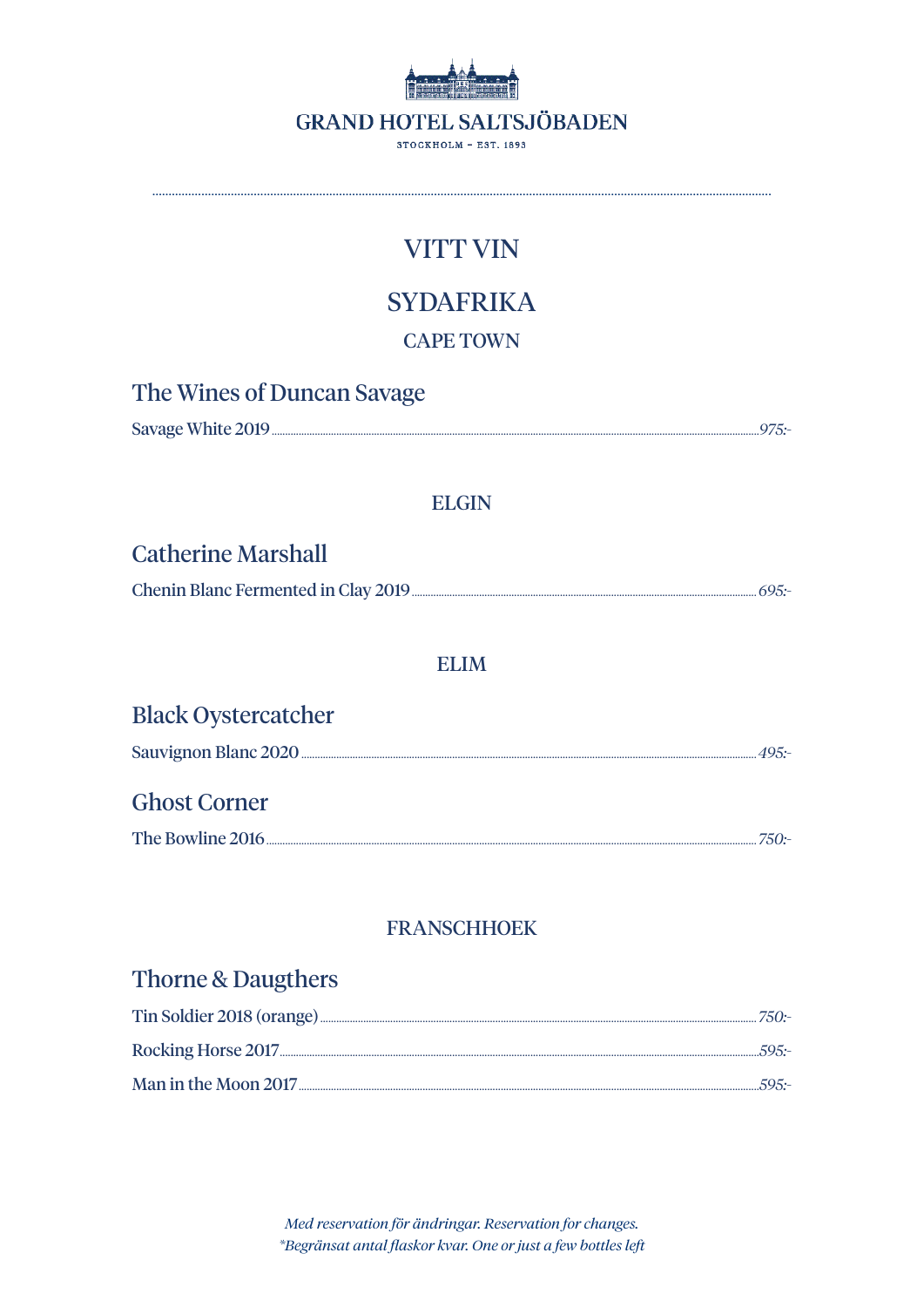

# **SYDAFRIKA**

### **HEMEL-EN-AARDE VALLEY**

**Alheit Vineyards** 

| La Colline 2016 <u>[</u> [1200] La Colline 2016 [[1200] La Colline 2016 [[1200] La Colline 2016 [[1200] La Colline 2016 |  |
|-------------------------------------------------------------------------------------------------------------------------|--|
|                                                                                                                         |  |
|                                                                                                                         |  |
|                                                                                                                         |  |
|                                                                                                                         |  |
|                                                                                                                         |  |

## **Hamilton Russell Vineyards**

| Chardonnay 2020. |  |
|------------------|--|
|------------------|--|

#### **PAARL**

## Avondale

| Anima Chenin Blanc 2017. |  |
|--------------------------|--|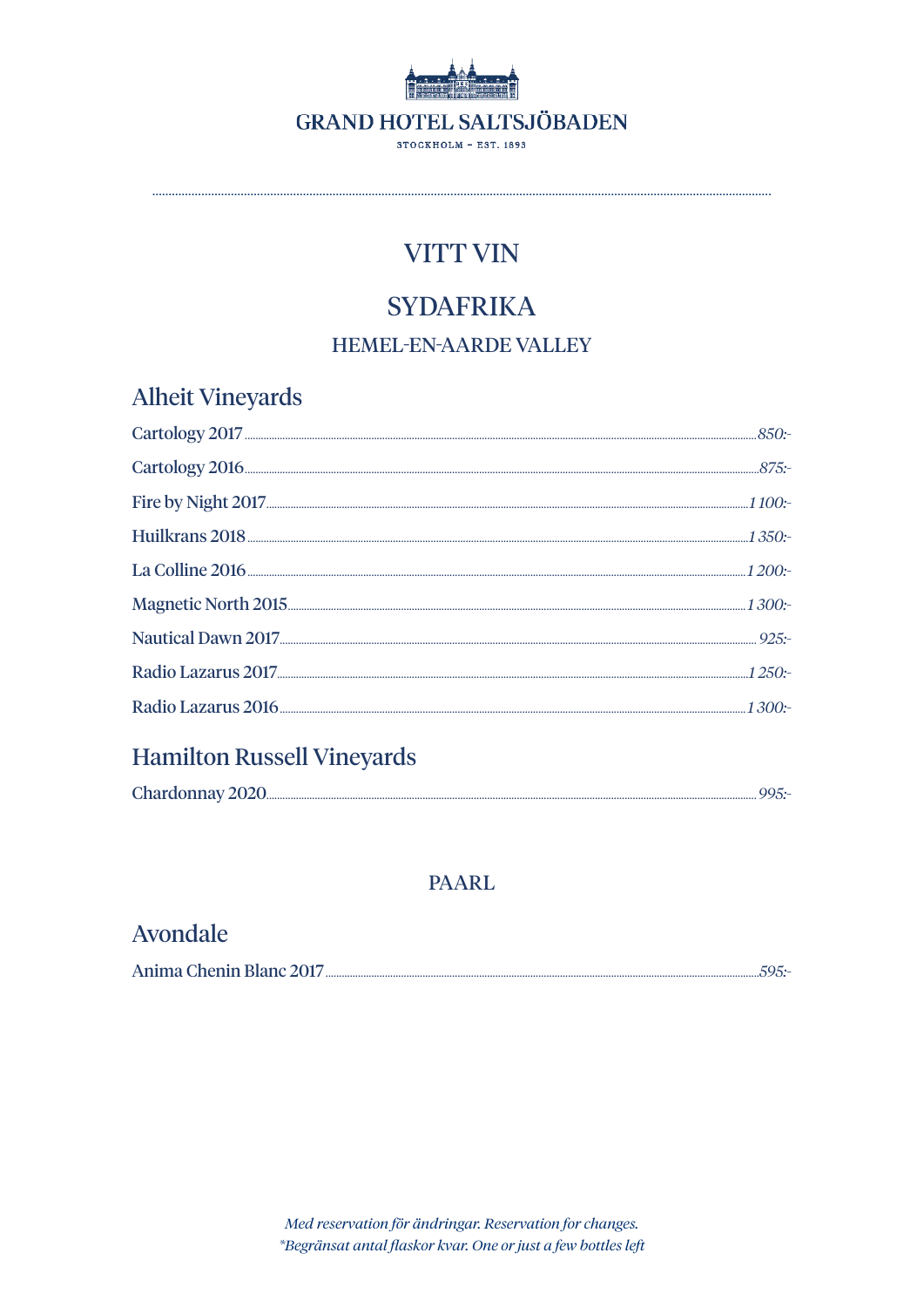

## **SYDAFRIKA**

### **SWARTLAND**

A.A. Badenhorst Family Wines

| David & Nadia             |  |
|---------------------------|--|
|                           |  |
| <b>Marras Wines</b>       |  |
|                           |  |
| <b>Sadie Family Wines</b> |  |
|                           |  |
|                           |  |
|                           |  |
|                           |  |
| Wolf & Woman              |  |
| Chenin Blanc 2020         |  |
| <b>WALKER BAY</b>         |  |
|                           |  |
| Crystallum                |  |
|                           |  |
| Gabriëlskloof             |  |
|                           |  |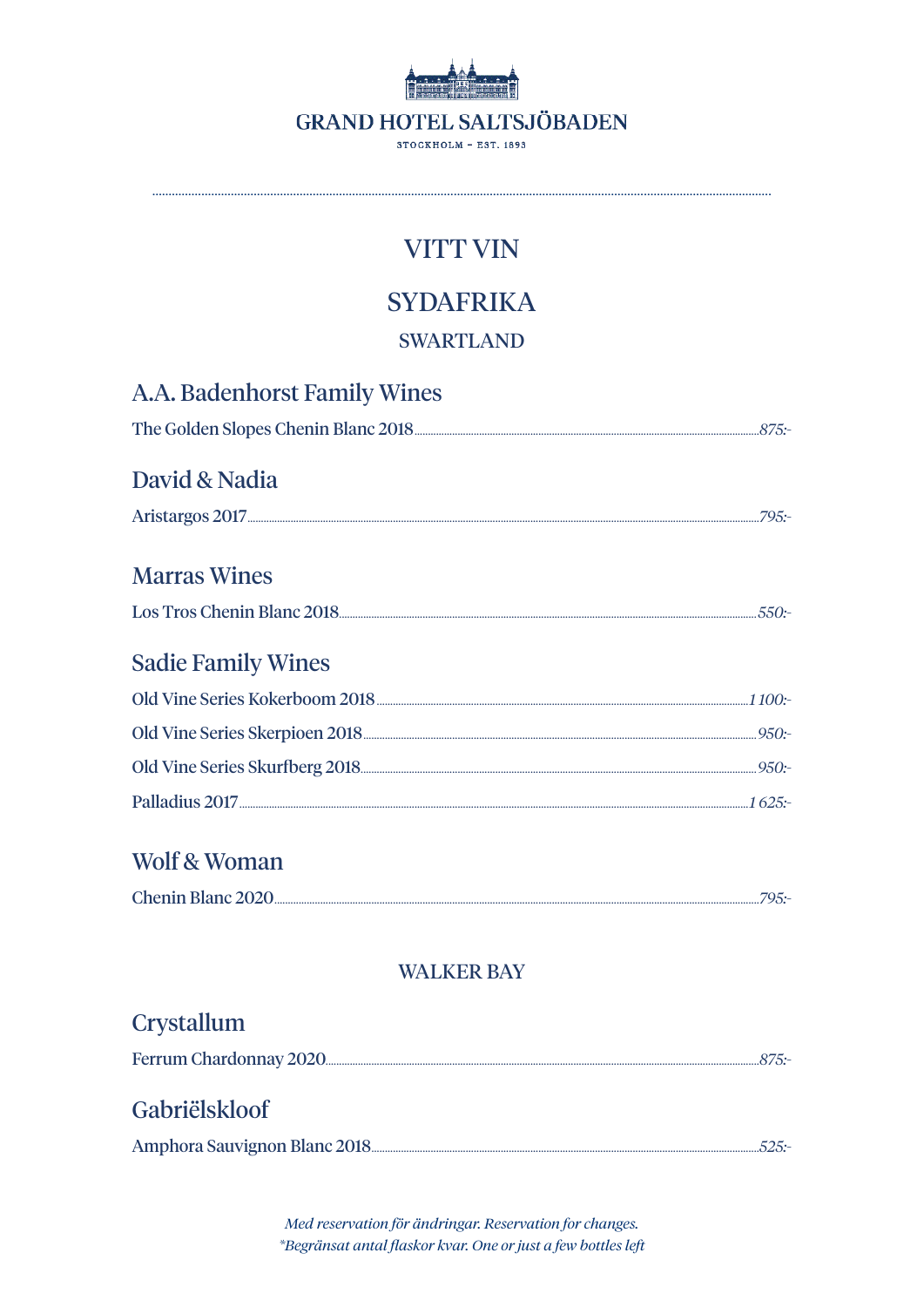# **GRAND HOTEL SALTSJÖBADEN** STOCKHOLM - EST. 1893

## **VITT VIN**

# **TYSKLAND RHEINGAU**

## **Georg Breuer**

| Berg Schlossberg Riesling 2019 [1600:16] The Schlossberg Riesling 2019 [1600:16] All and Manual Manual Manual Manual Manual Manual Manual Manual Manual Manual Manual Manual Manual Manual Manual Manual Manual Manual Manual |  |
|-------------------------------------------------------------------------------------------------------------------------------------------------------------------------------------------------------------------------------|--|
|                                                                                                                                                                                                                               |  |
|                                                                                                                                                                                                                               |  |
|                                                                                                                                                                                                                               |  |
|                                                                                                                                                                                                                               |  |
|                                                                                                                                                                                                                               |  |
|                                                                                                                                                                                                                               |  |
|                                                                                                                                                                                                                               |  |
|                                                                                                                                                                                                                               |  |
|                                                                                                                                                                                                                               |  |
| Nonnenberg Monopol Riesling 2018 [100] [2018] [2018] [2018] [2018] [2019] [2019] [2019] [2019] [2019] [2019] [                                                                                                                |  |
|                                                                                                                                                                                                                               |  |
| <b>Prinz von Essen</b>                                                                                                                                                                                                        |  |

# Weingut Robert Weil

|--|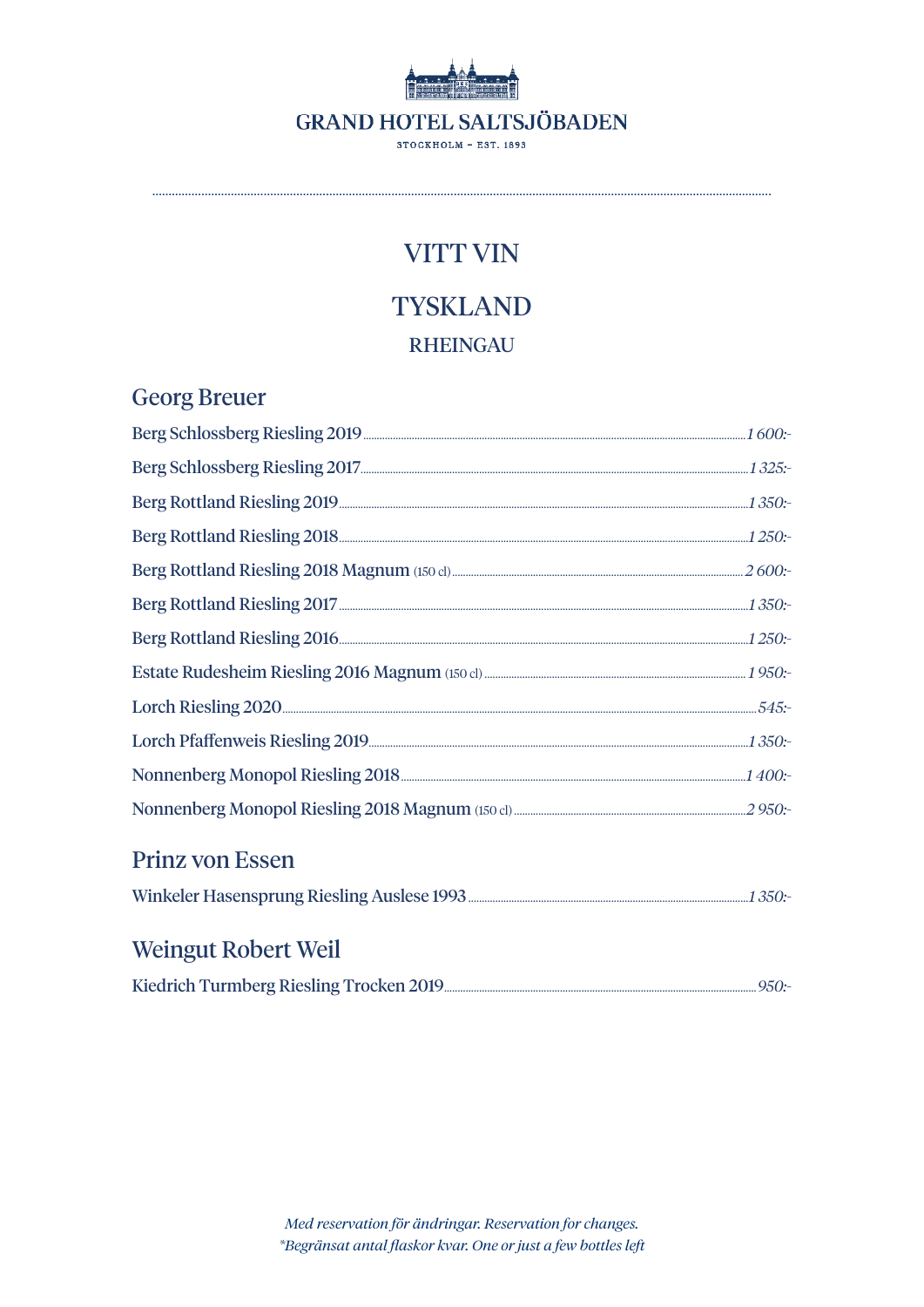

.............................................................................................................................................................................................

# **TYSKLAND**

## PFALZ

## Dr. Bürklin-Wolf

### PFALZ

# Weingut Wittmann

### USA

### KALIFORNIEN

# Calera Wine Company

Central Coast Chardonnay 2018................................................................................................................................................ *695:-*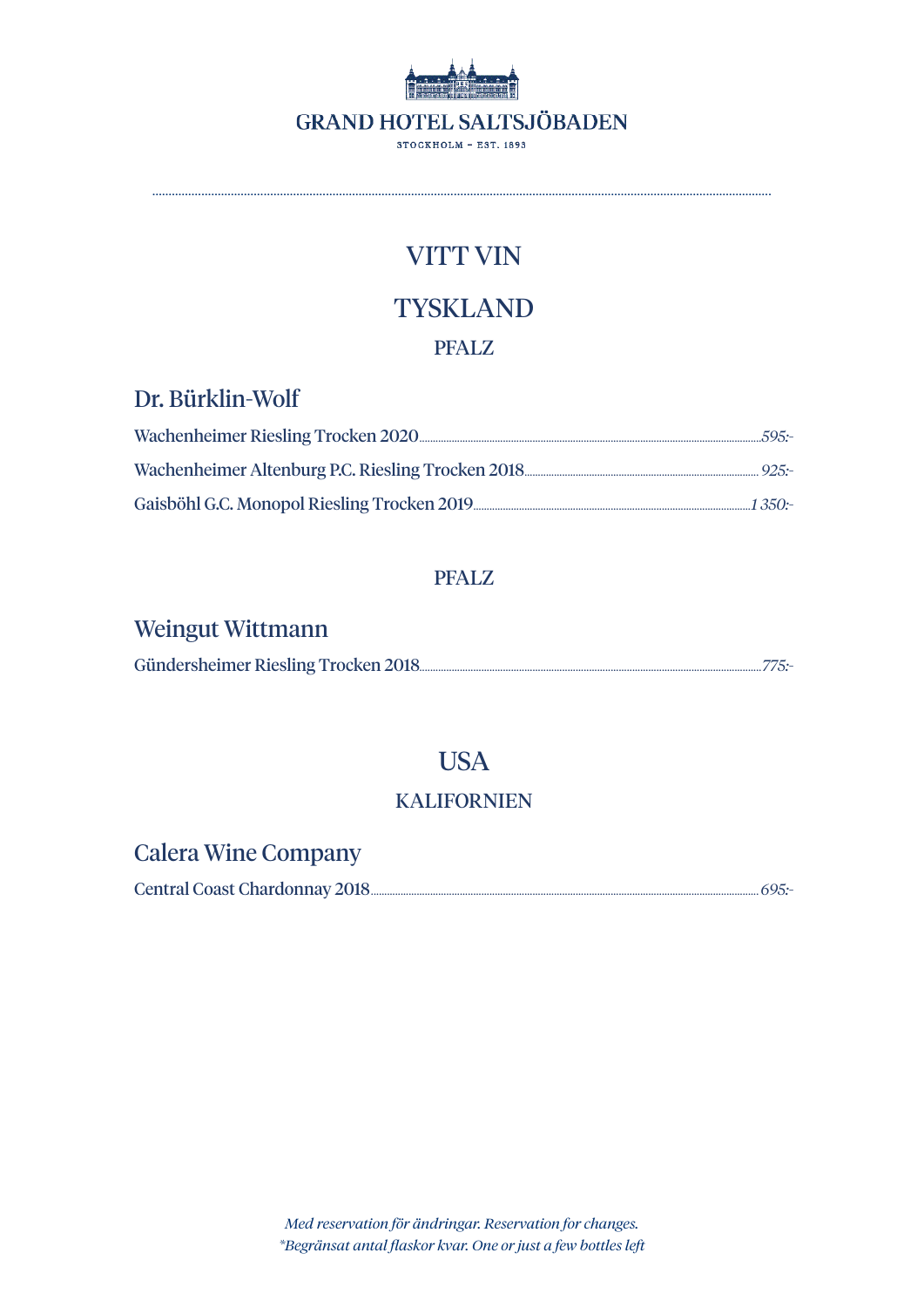

.............................................................................................................................................................................................

**ÖSTERRIKE** KAMPTAL

## Weingut Weszeli

|--|

### **WACHAU**

| <b>Jamek</b>                                                                                              |  |
|-----------------------------------------------------------------------------------------------------------|--|
|                                                                                                           |  |
| Weingut F.X. Pichler                                                                                      |  |
| Ried Kellerberg Grüner Veltliner Smaragd 2016 [2016] [2016] Ried Kellerberg Grüner Veltliner Smaragd 2016 |  |
| Weingut Knoll                                                                                             |  |
|                                                                                                           |  |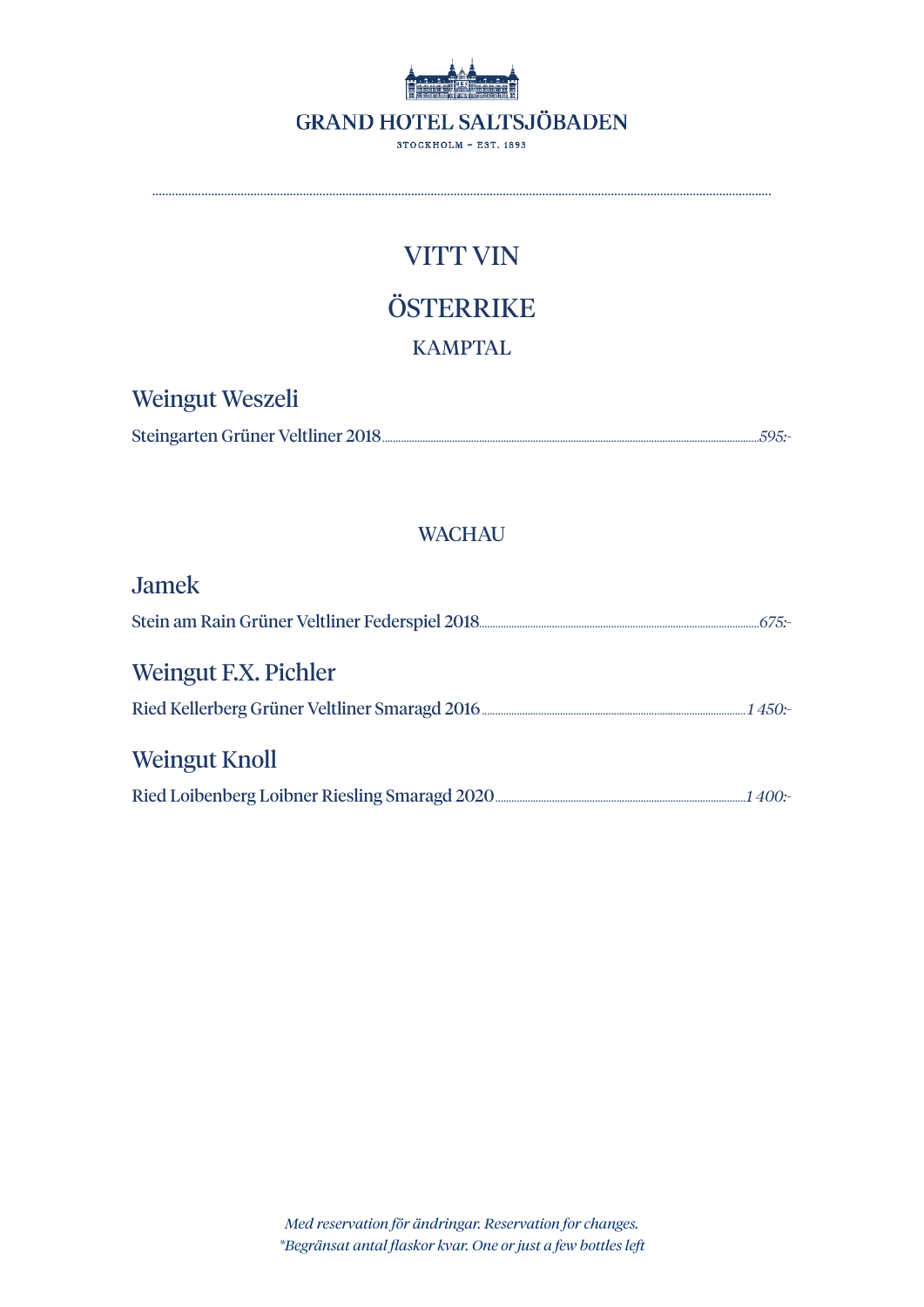

# **FRANKRIKE**

**BOURGOGNE - CÔTE D'OR** 

| <b>Camus Père &amp; Fils</b>  |  |
|-------------------------------|--|
|                               |  |
|                               |  |
|                               |  |
| <b>Domaine Berthelemot</b>    |  |
|                               |  |
| Domaine Marquis d'Angerville  |  |
|                               |  |
| Domaine de la Romanée-Conti   |  |
|                               |  |
|                               |  |
|                               |  |
|                               |  |
| <b>Mestre Père &amp; Fils</b> |  |
|                               |  |
|                               |  |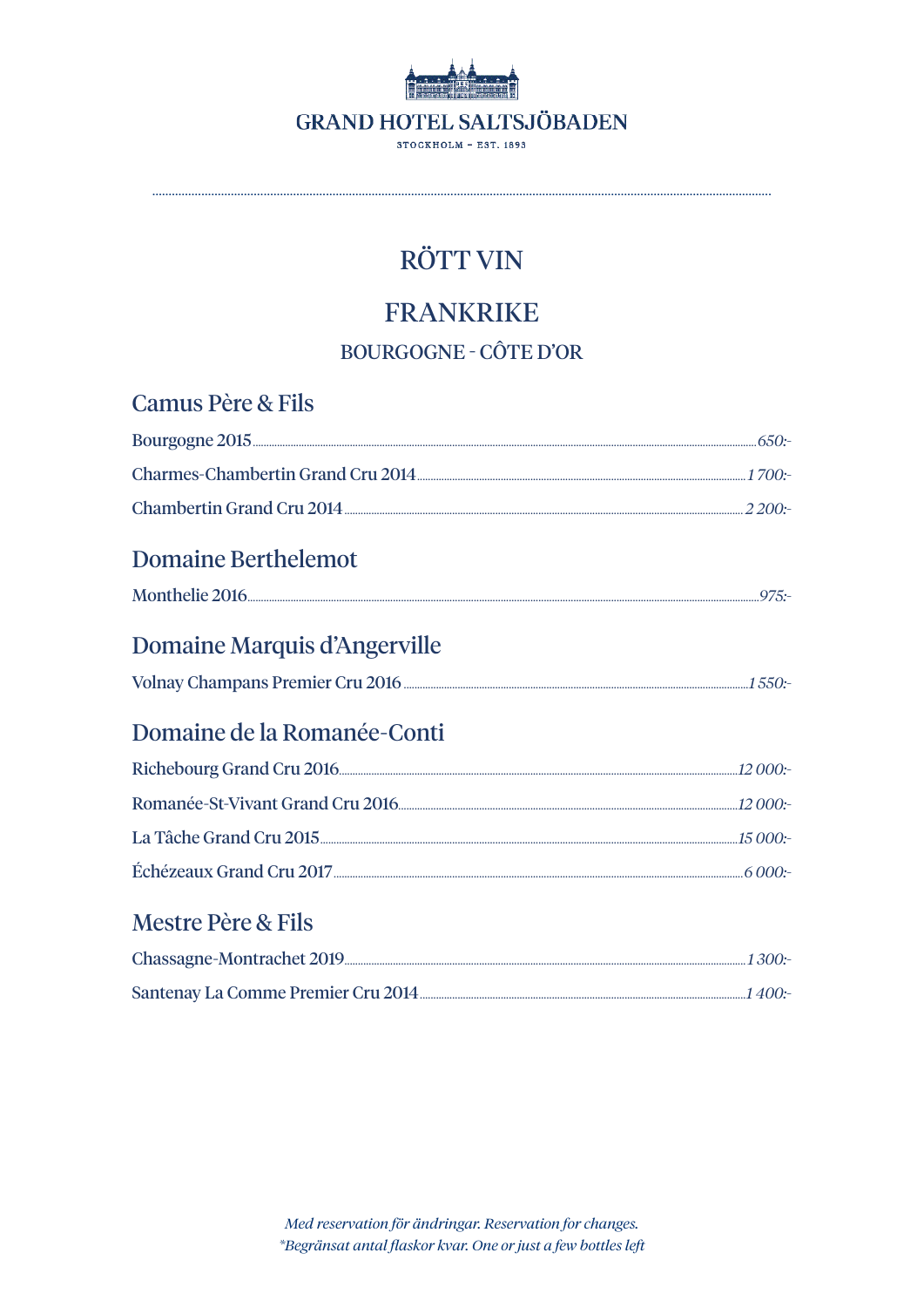

.............................................................................................................................................................................................

# FRANKRIKE

BOURGOGNE - CÔTE D'OR

| <b>Domaine de Villaine</b>    |  |
|-------------------------------|--|
|                               |  |
| Maison Louis Jadot            |  |
|                               |  |
|                               |  |
|                               |  |
| Piguet-Girardin               |  |
|                               |  |
|                               |  |
| <b>BOURGOGNE - BEAUJOLAIS</b> |  |
| Chateau du Chatelard          |  |
|                               |  |
|                               |  |
| <b>Georges Duboeuf</b>        |  |

# Morgon Côte du Py 2018.....................................................................................................................................................................*575:-* Jean-Paul Dubost

### **CHAMPAGNE**

## Bollinger

La Côte aux Enfants Coteaux Champenois 2014.................................................................................................*1 000:-*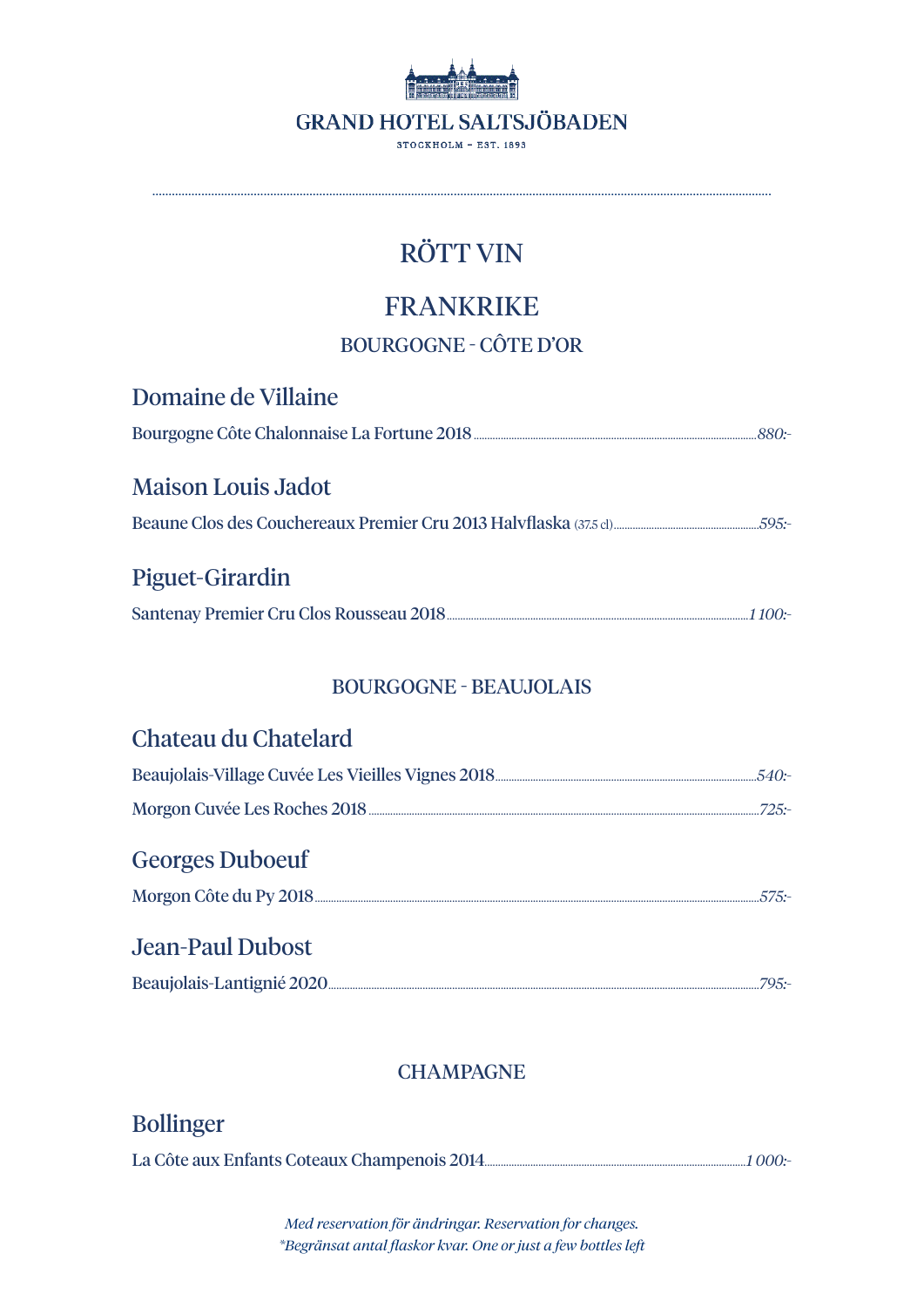

**FRANKRIKE** 

### **BORDEAUX**

| <b>Château Brane-Cantenac</b> |  |
|-------------------------------|--|
|                               |  |
| <b>Château Certan</b>         |  |
|                               |  |
| Château Gazin                 |  |
|                               |  |
| <b>Château Gruaud Larose</b>  |  |
|                               |  |
| <b>Château Lynch Bages</b>    |  |
|                               |  |
| Château Paveil de Luze        |  |
|                               |  |
| <b>Château Picque Caillou</b> |  |
|                               |  |
| <b>Château Plince</b>         |  |
|                               |  |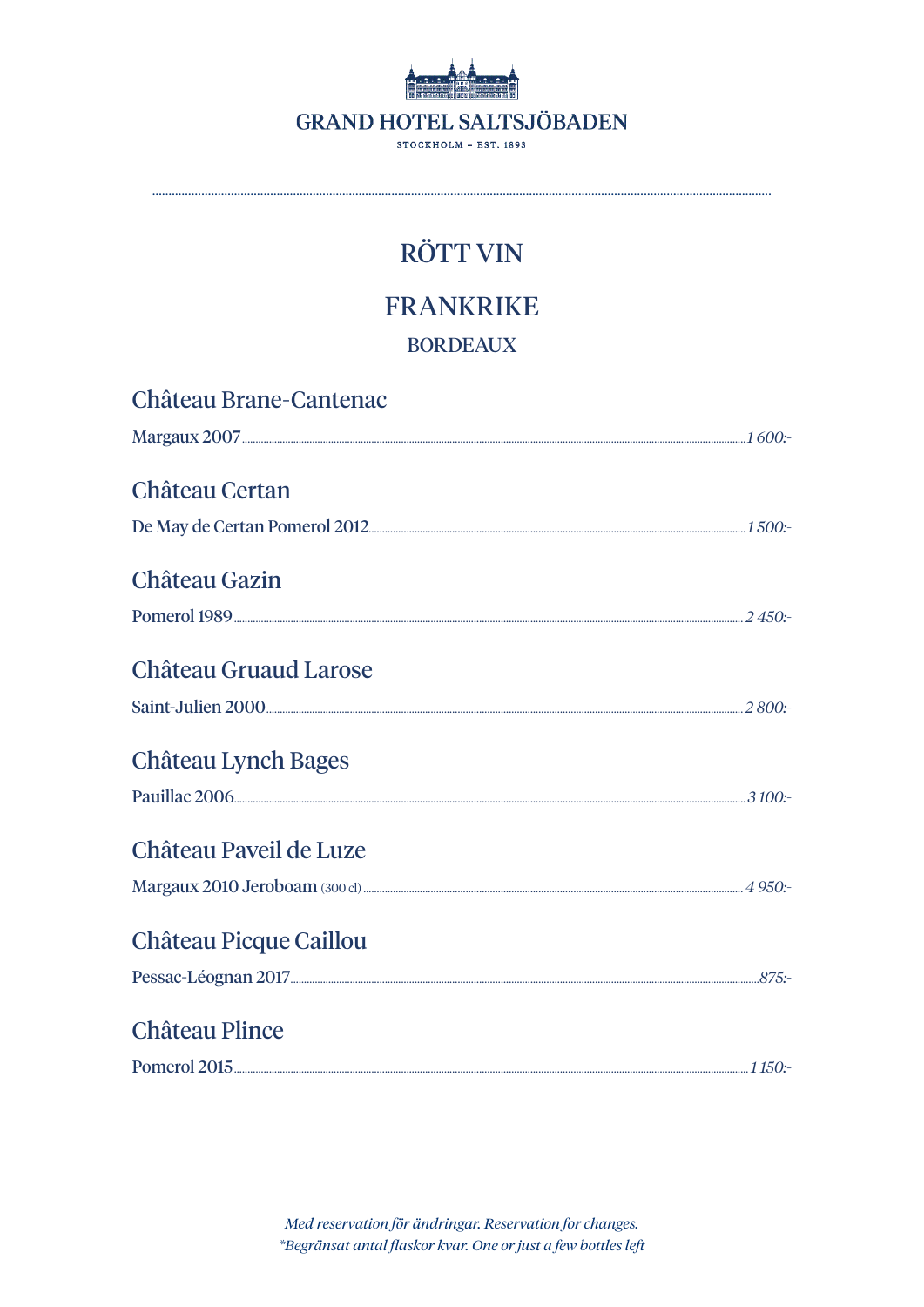

**FRANKRIKE RHÔNE** 

| Château La Nerthe                                                                                               |  |
|-----------------------------------------------------------------------------------------------------------------|--|
|                                                                                                                 |  |
| <b>Domaine Vincent Paris</b>                                                                                    |  |
|                                                                                                                 |  |
|                                                                                                                 |  |
| M. Chapoutier                                                                                                   |  |
|                                                                                                                 |  |
|                                                                                                                 |  |
|                                                                                                                 |  |
| <b>Paul Avril</b>                                                                                               |  |
| Clos des Papes Châteauneuf-du-Pape 2018 [2018] [2013] [2013] [2014] [2015] [2016] [2016] [2016] [2016] [2016] [ |  |
|                                                                                                                 |  |
| Paul Jaboulet Ainé                                                                                              |  |
|                                                                                                                 |  |
| Pierre Gonon                                                                                                    |  |
|                                                                                                                 |  |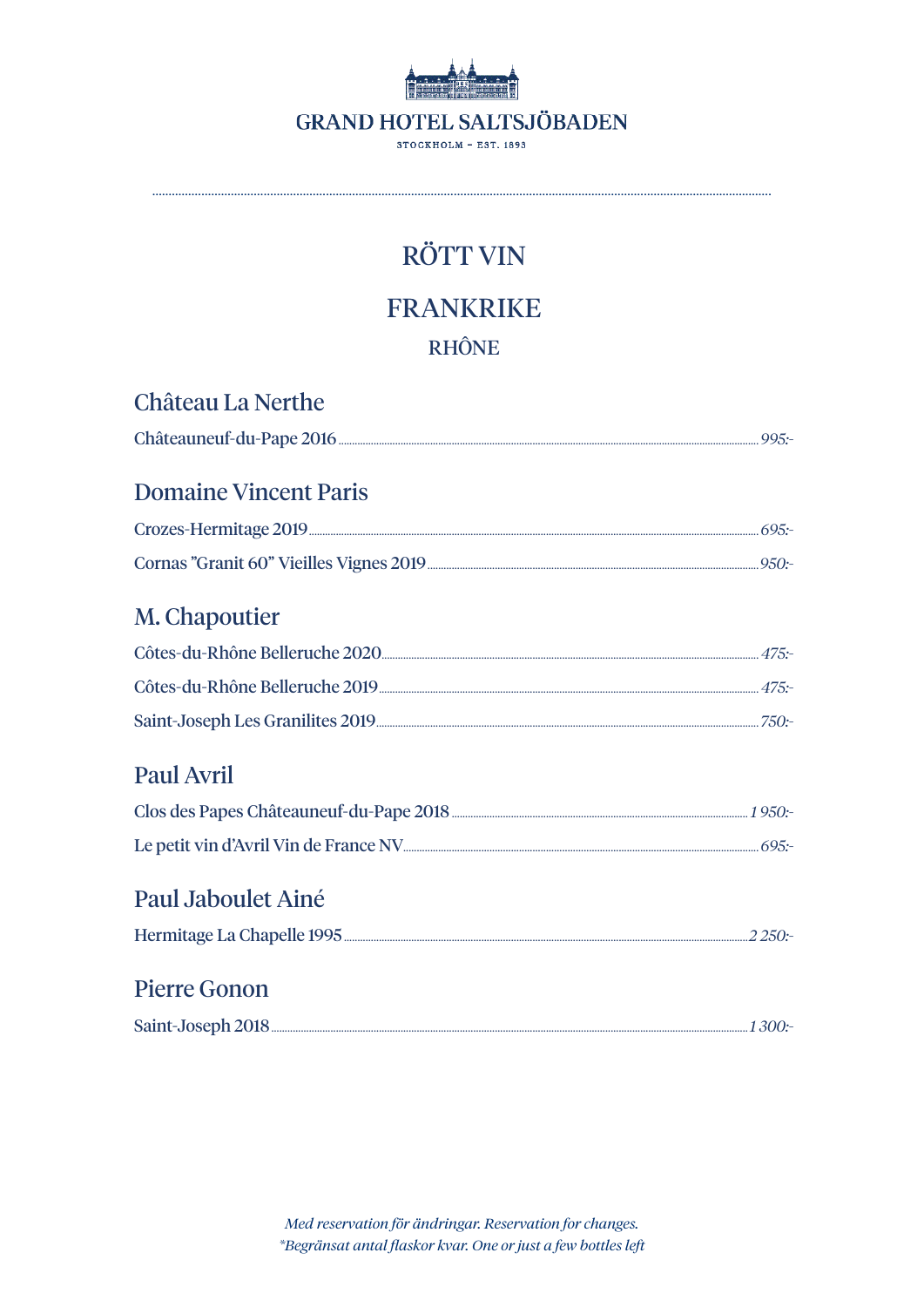

# **ITALIEN**

### **LOMBARDIET**

## **Sandro Fay**

|--|--|

### **PIEMONTE**

| <b>Cristian Boffa</b>  |  |
|------------------------|--|
|                        |  |
| Malvira <sup>'</sup>   |  |
|                        |  |
| Tenuta Carlin de Paolo |  |
|                        |  |
| <b>Vietti</b>          |  |
|                        |  |
|                        |  |

### **SICILIEN**

## **Tenuta delle Terre Nere**

| Etna Rosso Prephylloxera "La Vigna di Don Peppino" Calderara Sottana 2017 1700.- |  |
|----------------------------------------------------------------------------------|--|
| Etna Rosso Prephylloxera "La Vigna di Don Peppino" Calderara Sottana 2016  1750. |  |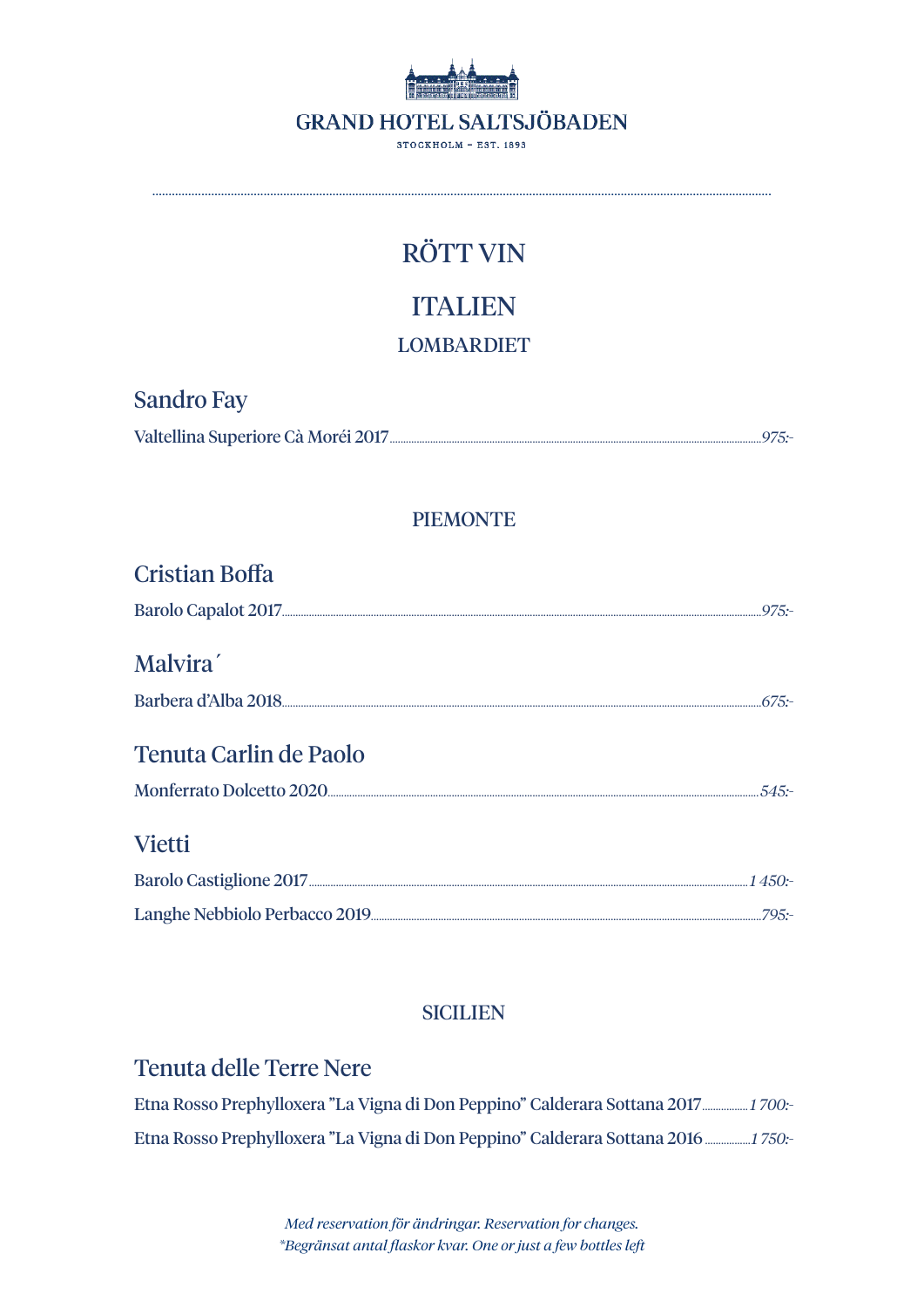

**ITALIEN** 

**TOSKANA** 

| <b>Fattoria Selvapiana</b> |  |
|----------------------------|--|
|                            |  |
| Ca'Marcanda                |  |
|                            |  |
| Grattamacco                |  |
|                            |  |
| Tenuta dell'Ornellaia      |  |
|                            |  |
|                            |  |
|                            |  |
|                            |  |
|                            |  |
|                            |  |

## Tenuta San Guido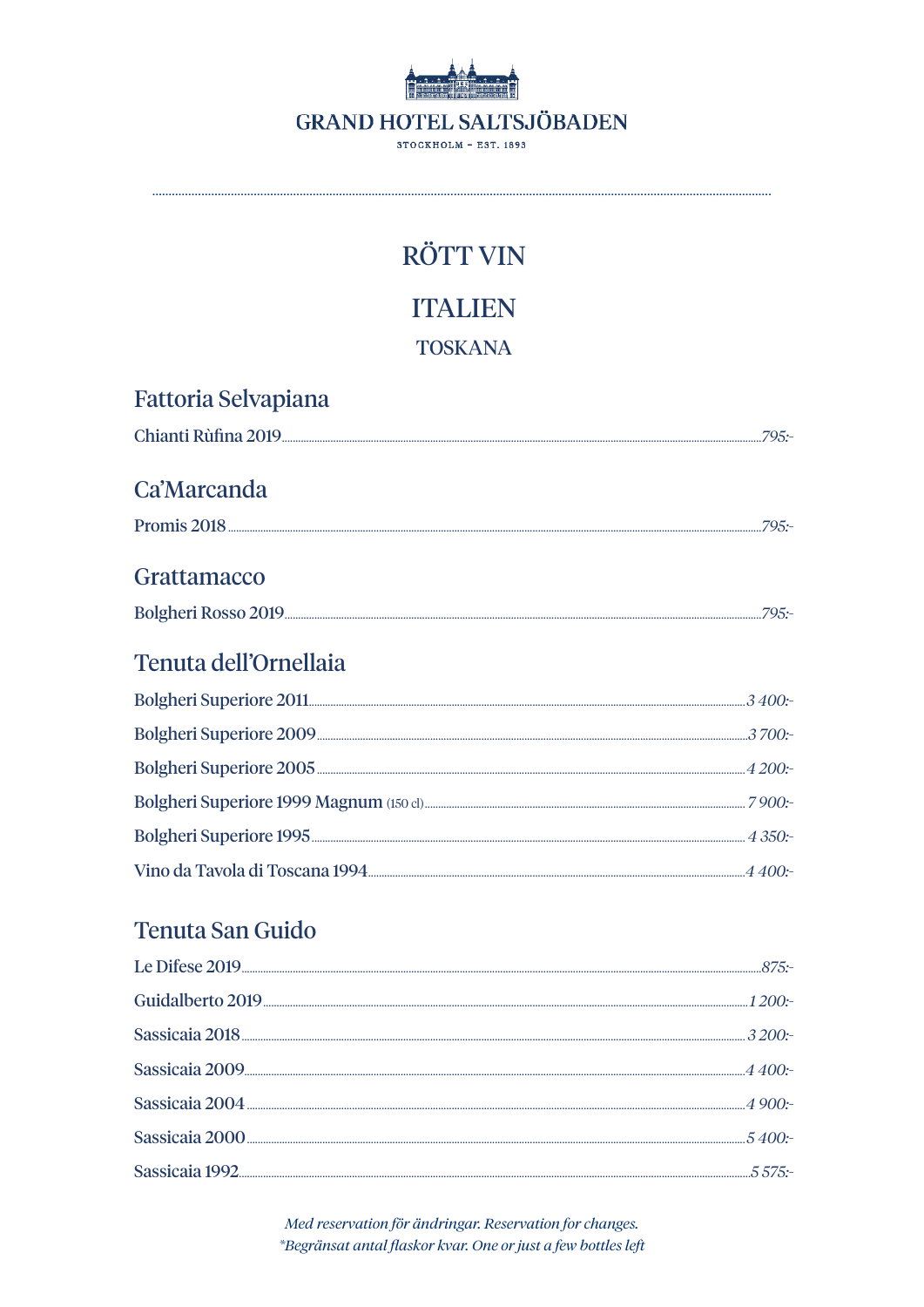

**SPANIEN** 

**PRIORAT** 

## **Terroir Històric**

| <b>Priorat Negre 2018</b> |
|---------------------------|
|---------------------------|

### **RIBERA DEL DUERO**

## Dominio de Pingus

|                                                                                                                | $2100$ :- |
|----------------------------------------------------------------------------------------------------------------|-----------|
|                                                                                                                |           |
|                                                                                                                | $2.725 -$ |
| Flor de Pingus 2010 <b>Manual Europe Communication</b> Contract Pingus 2010 <b>Manual Europe Communication</b> |           |
|                                                                                                                |           |
|                                                                                                                |           |

## **Finca Villacreces**

| Ribera del Duero 2018 |  |
|-----------------------|--|
|-----------------------|--|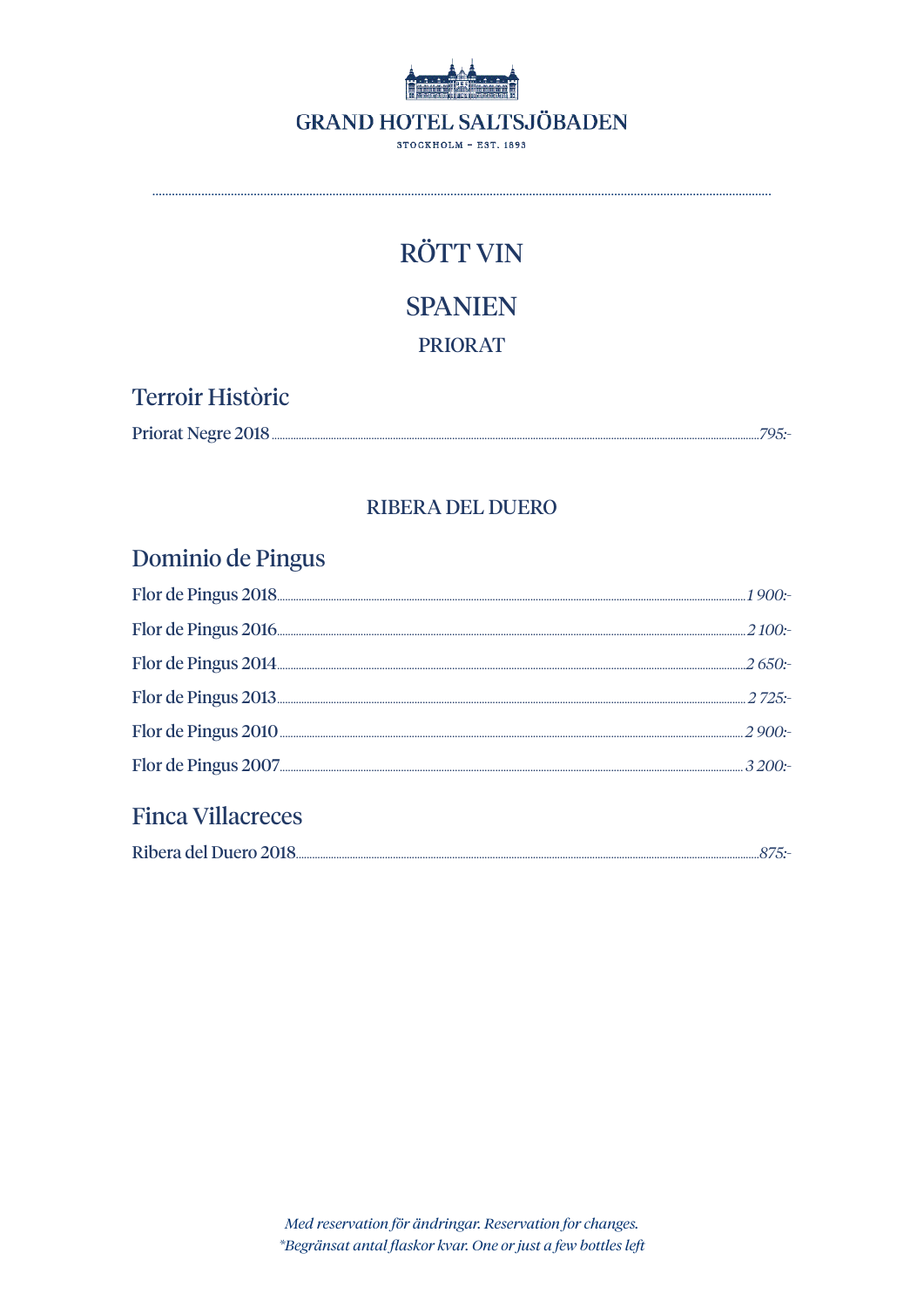

# **RÖTT VIN SPANIEN RIOJA**

## Finca Valpiedra

| Rioja Reserva 2014. |
|---------------------|
|---------------------|

#### **TORO**

## Numanthia

| Termanthia 2011. | $-2750$ :- |
|------------------|------------|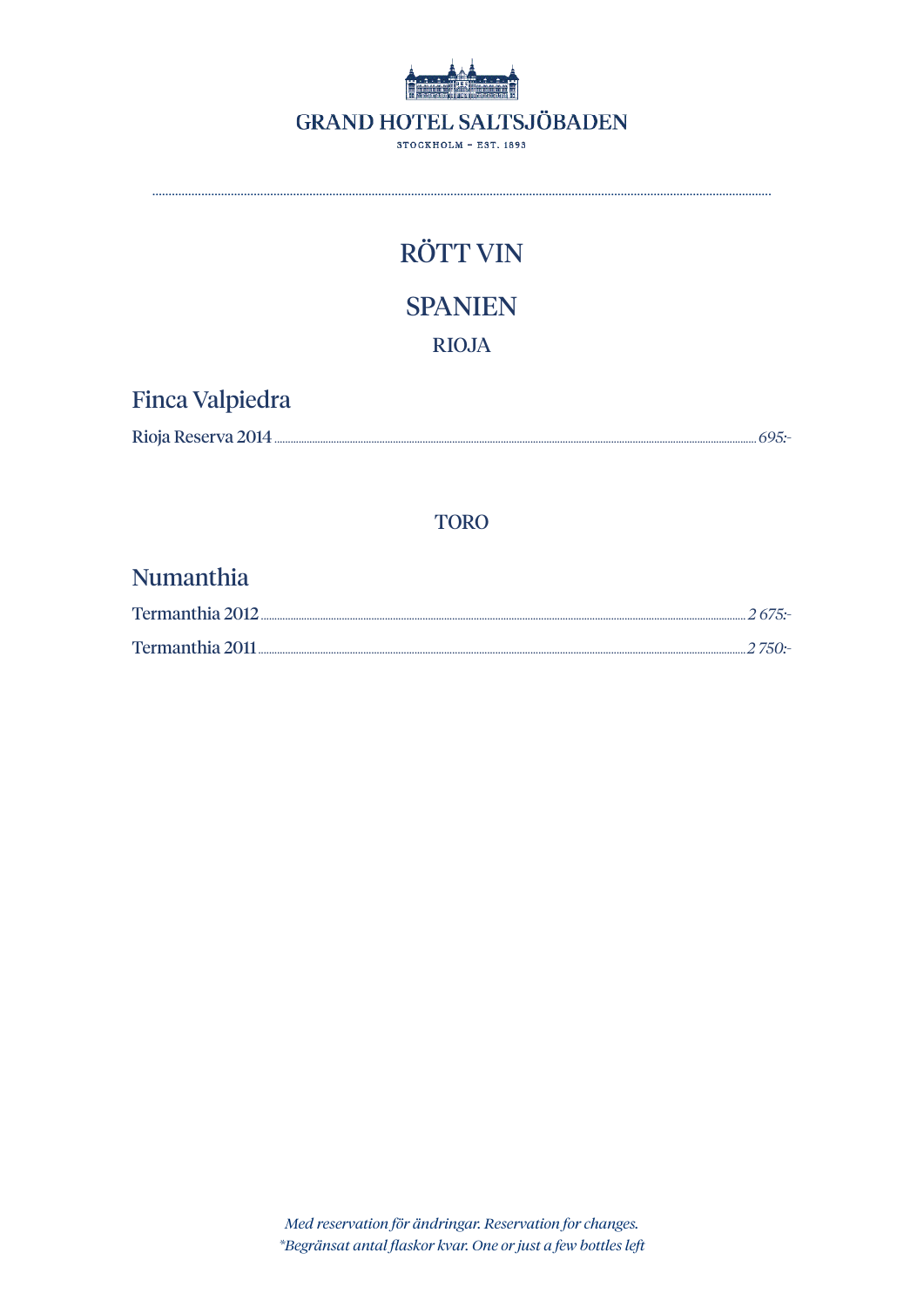

# **SYDAFRIKA**

#### **CAPE TOWN**

| The Wines by Duncan Savage |  |
|----------------------------|--|
|                            |  |
|                            |  |
|                            |  |

### **FRANSCHHOEK**

### **Holden Manz**

### **HEMEL-EN-AARDE VALLEY**

## **Hamilton Russell Vineyards**

| Pinot Noir 2020 |  |
|-----------------|--|
|                 |  |

### **PAARL**

# Avondale **KWV** Med reservation för ändringar. Reservation for changes.

\*Begränsat antal flaskor kvar. One or just a few bottles left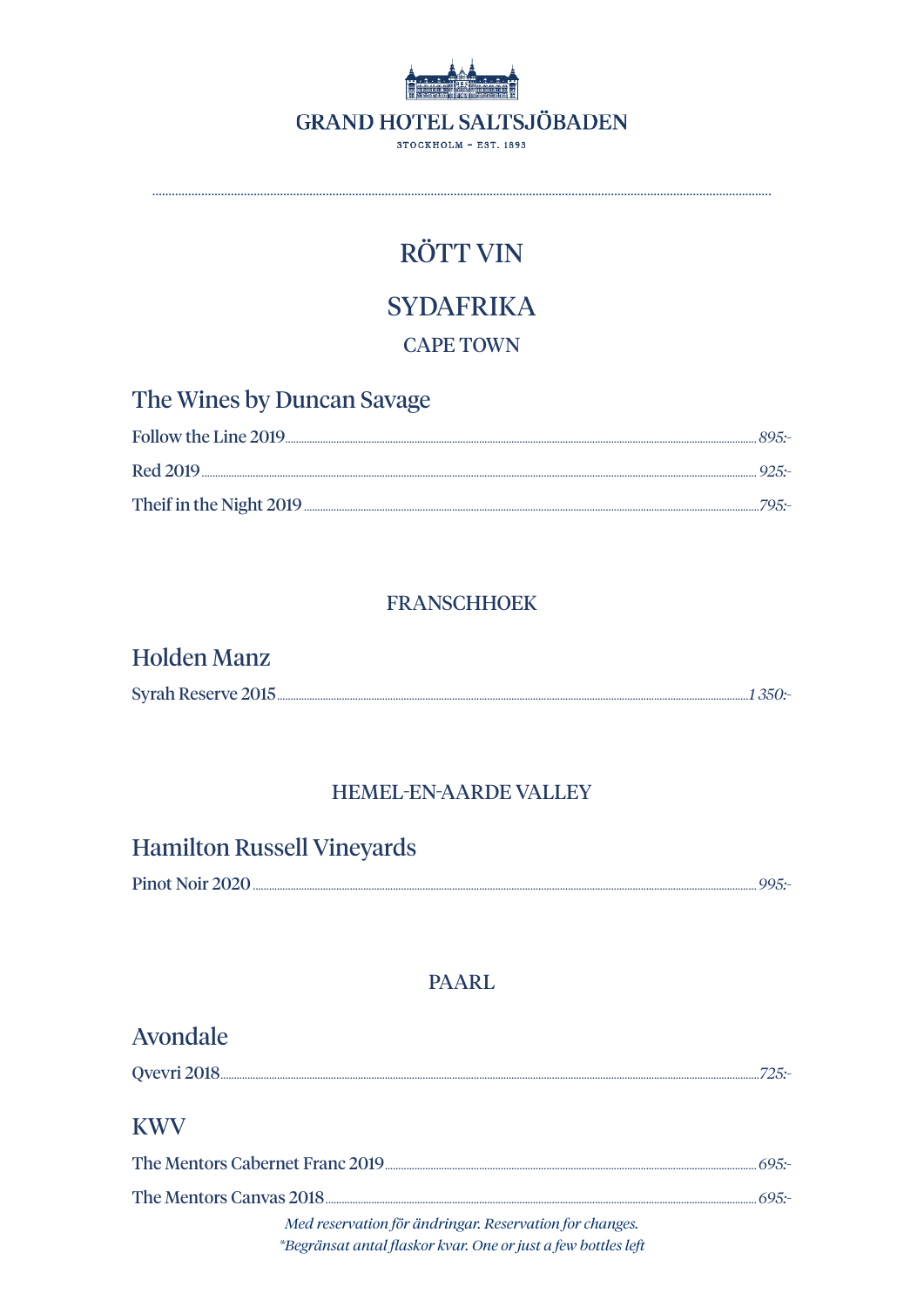

# **SYDAFRIKA**

**STELLENBOSCH** 

| <b>Bartinney</b>          |  |
|---------------------------|--|
|                           |  |
|                           |  |
| Craven                    |  |
|                           |  |
| <b>B</b> Vintners         |  |
|                           |  |
| <b>Raats Family Wines</b> |  |
| Cabernet Franc 2016       |  |
|                           |  |
| Rust en Vrede             |  |
|                           |  |
|                           |  |
|                           |  |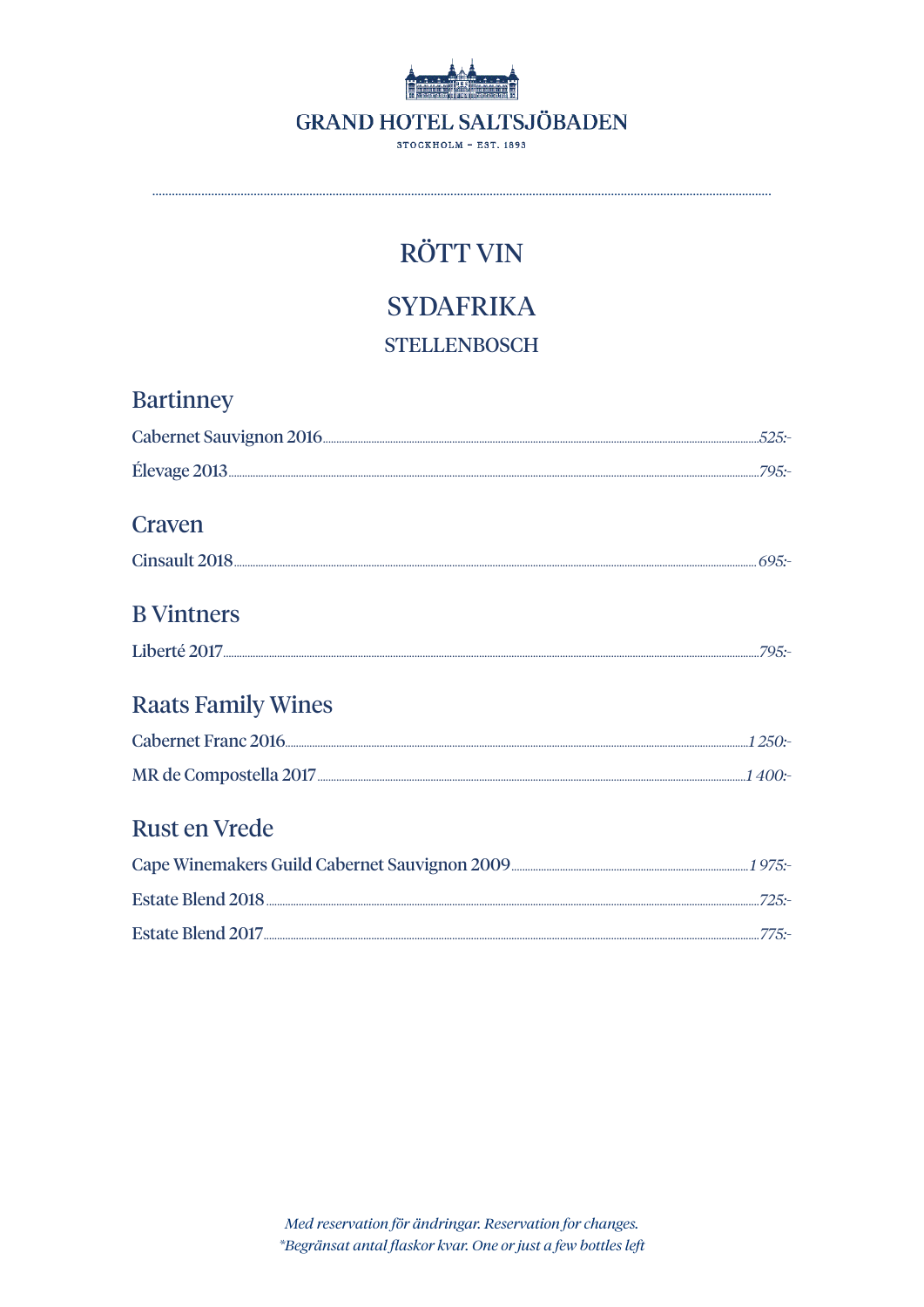

# **SYDAFRIKA**

### **SWARTLAND**

## **Sadie Family Wines**

|                              | $-950$ . |
|------------------------------|----------|
| Old Vine Series Soldaat 2018 |          |
|                              | $950 -$  |

### **WALKER BAY**

## Crystallum

| Luddite               |  |
|-----------------------|--|
| <b>Southern Right</b> |  |

| Pinotage<br>urazu. |
|--------------------|
|--------------------|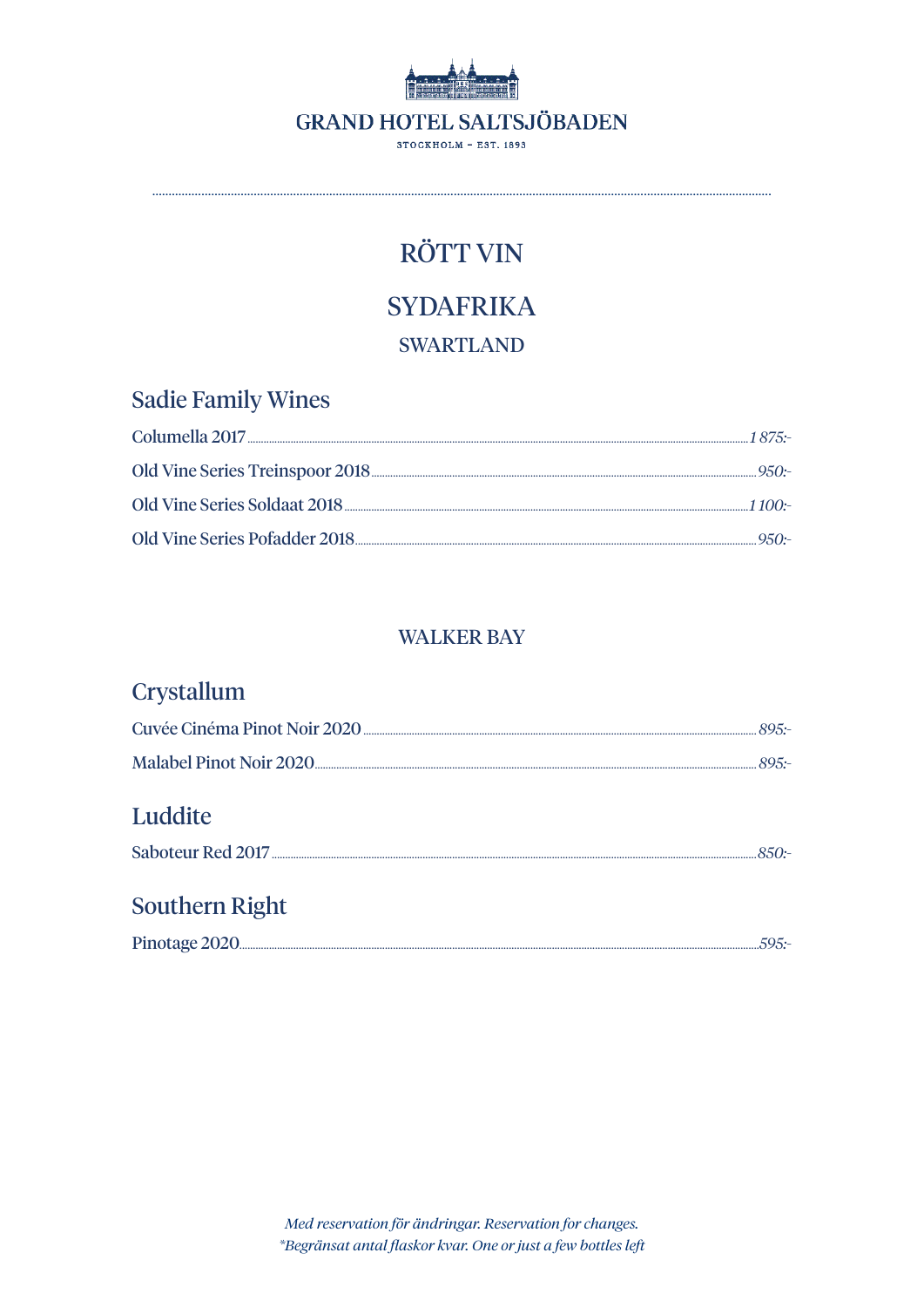

# **USA**

### **KALIFORNIEN**

| Radio-Coteau                     |          |
|----------------------------------|----------|
|                                  |          |
| <b>Seghesio Family Vineyards</b> |          |
|                                  | $97.5 -$ |
| <b>Shafer Vineyards</b>          |          |
|                                  |          |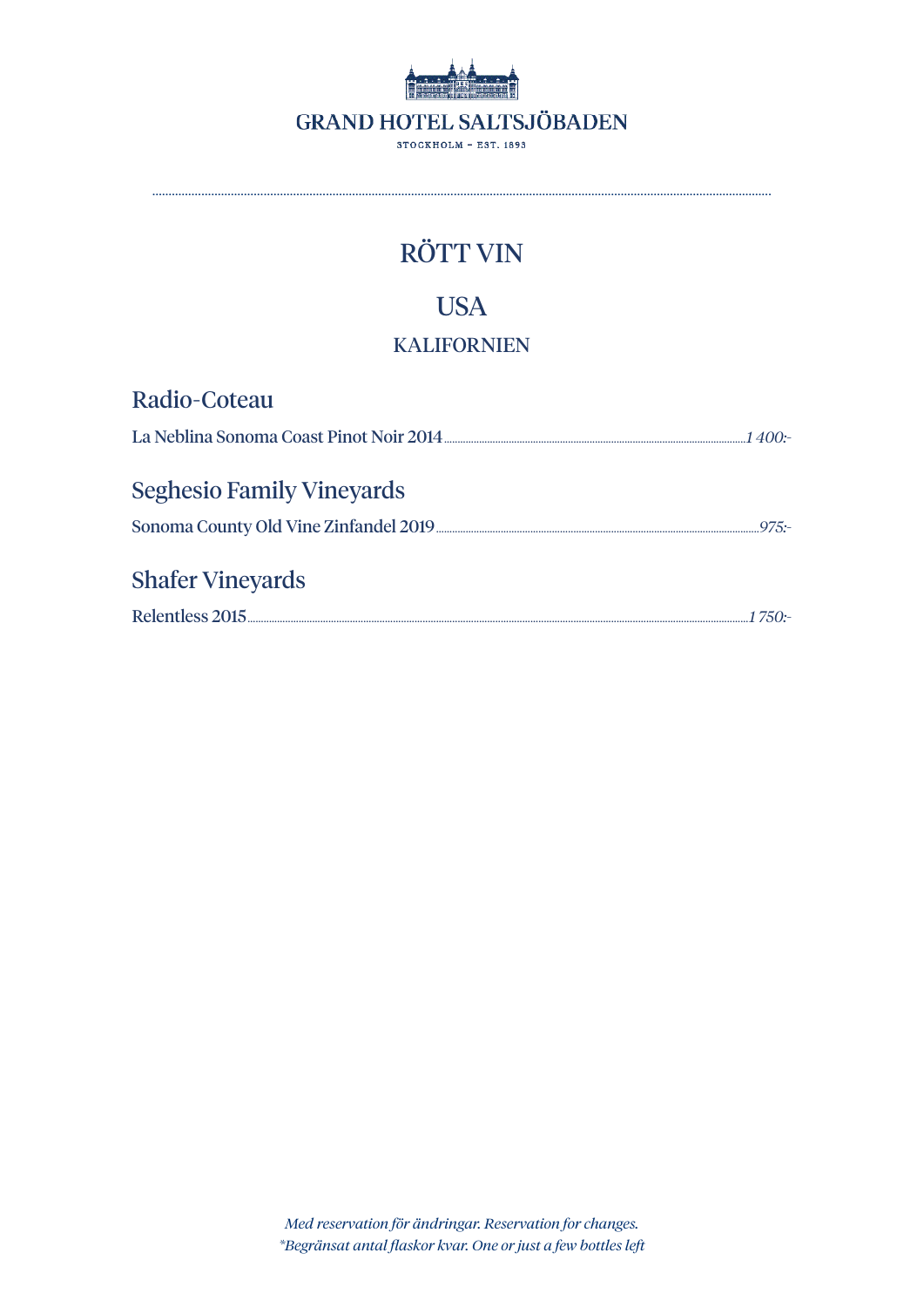

# **ROSÉ VIN**

# **FRANKRIKE**

**LOIRE** 

## Domaine Andre Neveu

| Sancerre Rosé 2020. |
|---------------------|
|---------------------|

## MÉDITÉRRANÉE

## Cave de Saint Tropez

| Gris de Trop Rosé 2020. |
|-------------------------|
|-------------------------|

# **SYDAFRIKA**

### **STELLENBOSCH**

### Wolf & Woman

Rosé 2020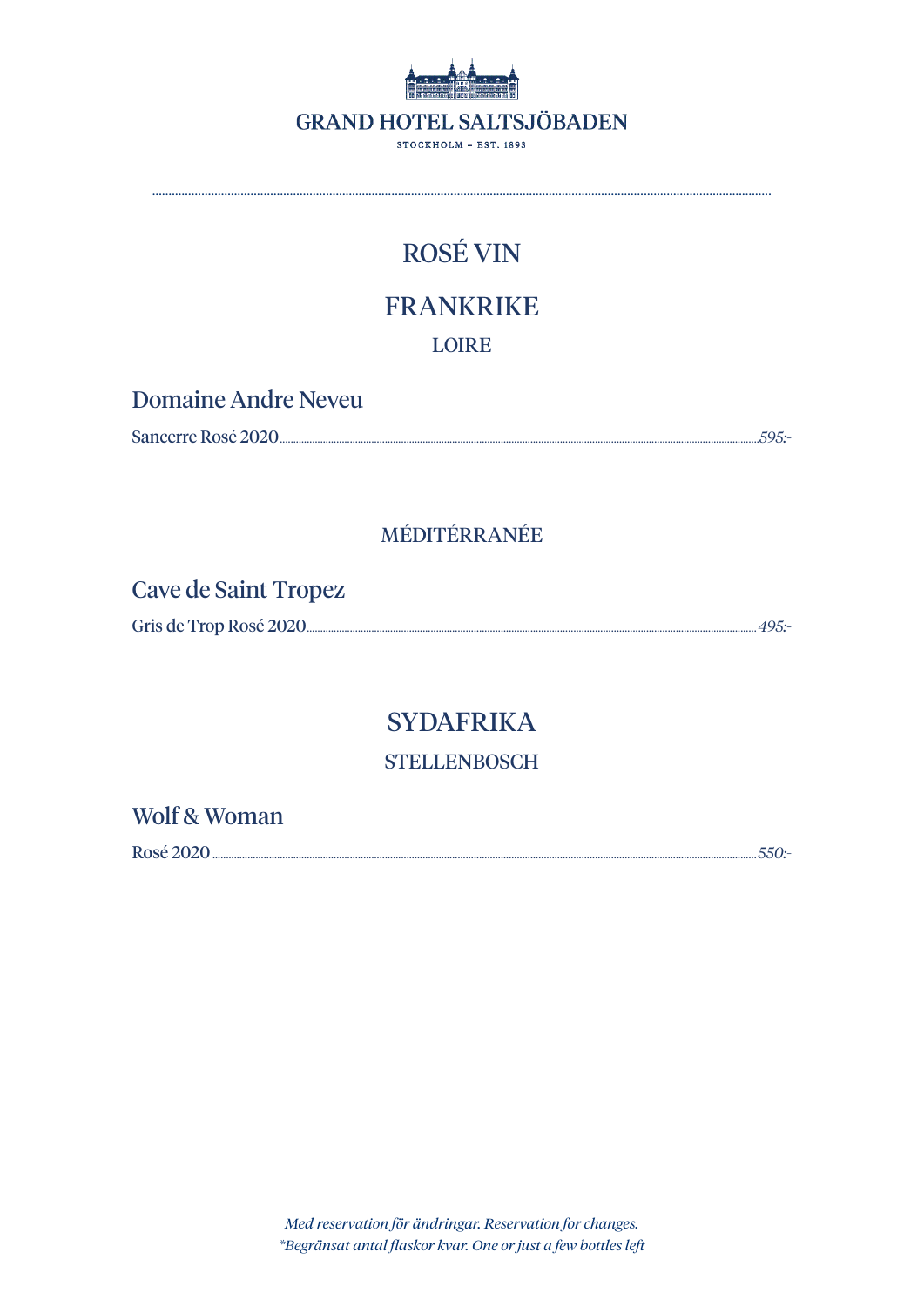

# **FRANKRIKE**

**MONBAZILLAC** 

| <b>Chateau Tirecul la Graviere</b> |            |
|------------------------------------|------------|
|                                    | $-1250$ :- |

### **SAUTERNES**

| <b>Château Guiraud</b> |  |
|------------------------|--|
|                        |  |
| Château d'Yquem        |  |
|                        |  |
| Château Gravas         |  |
|                        |  |
| Château Rieussec       |  |
|                        |  |
| Château Suduiraut      |  |
|                        |  |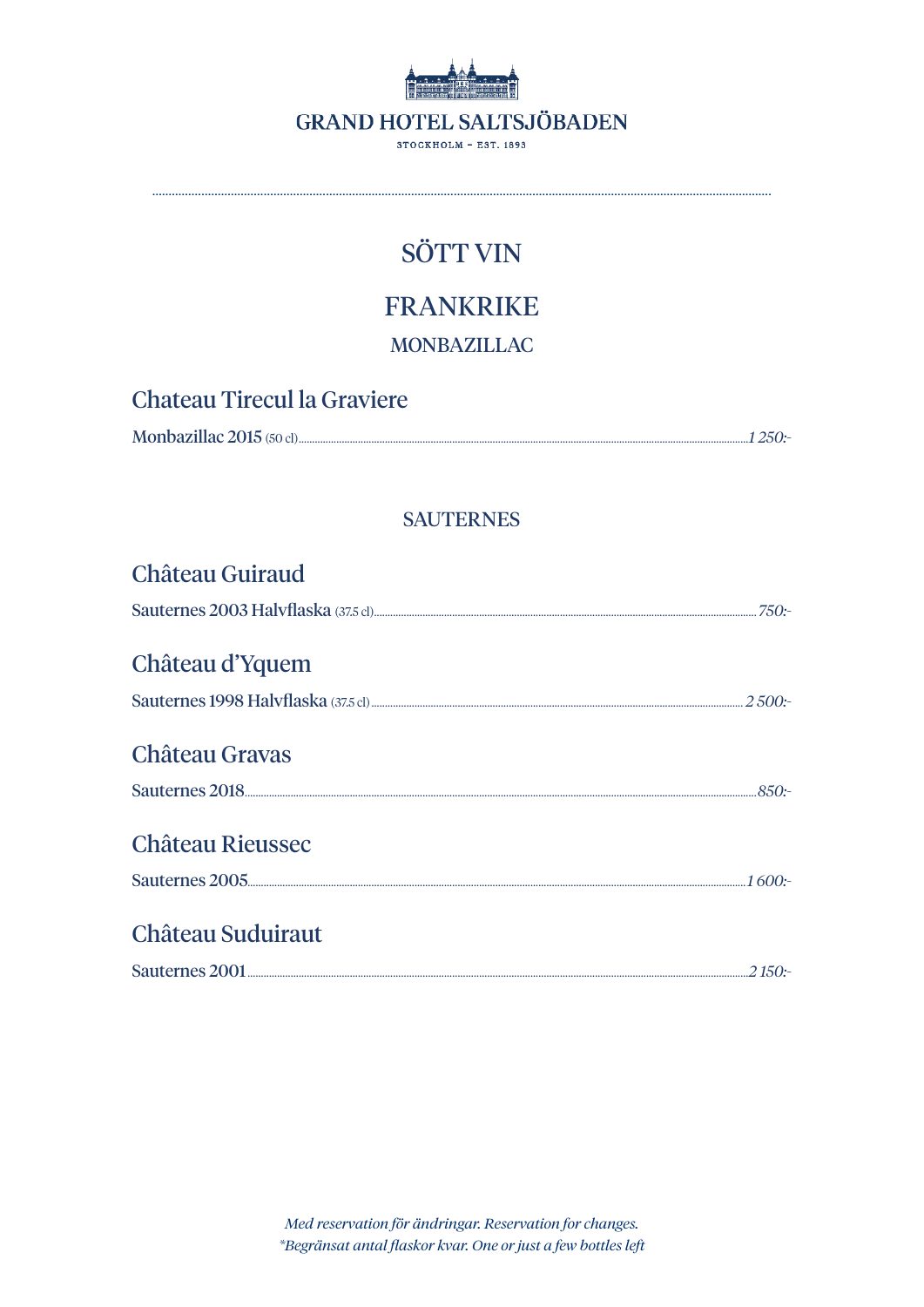

## **FRANKRIKE**

**BEAMUES-DE-VENISE** 

**Georges Duboeuf** Muscat Beaumes-de-Venise 2018

## Vidal-Fleury

### **COTEAUX DU LAYON**

### **Moulin Touchais**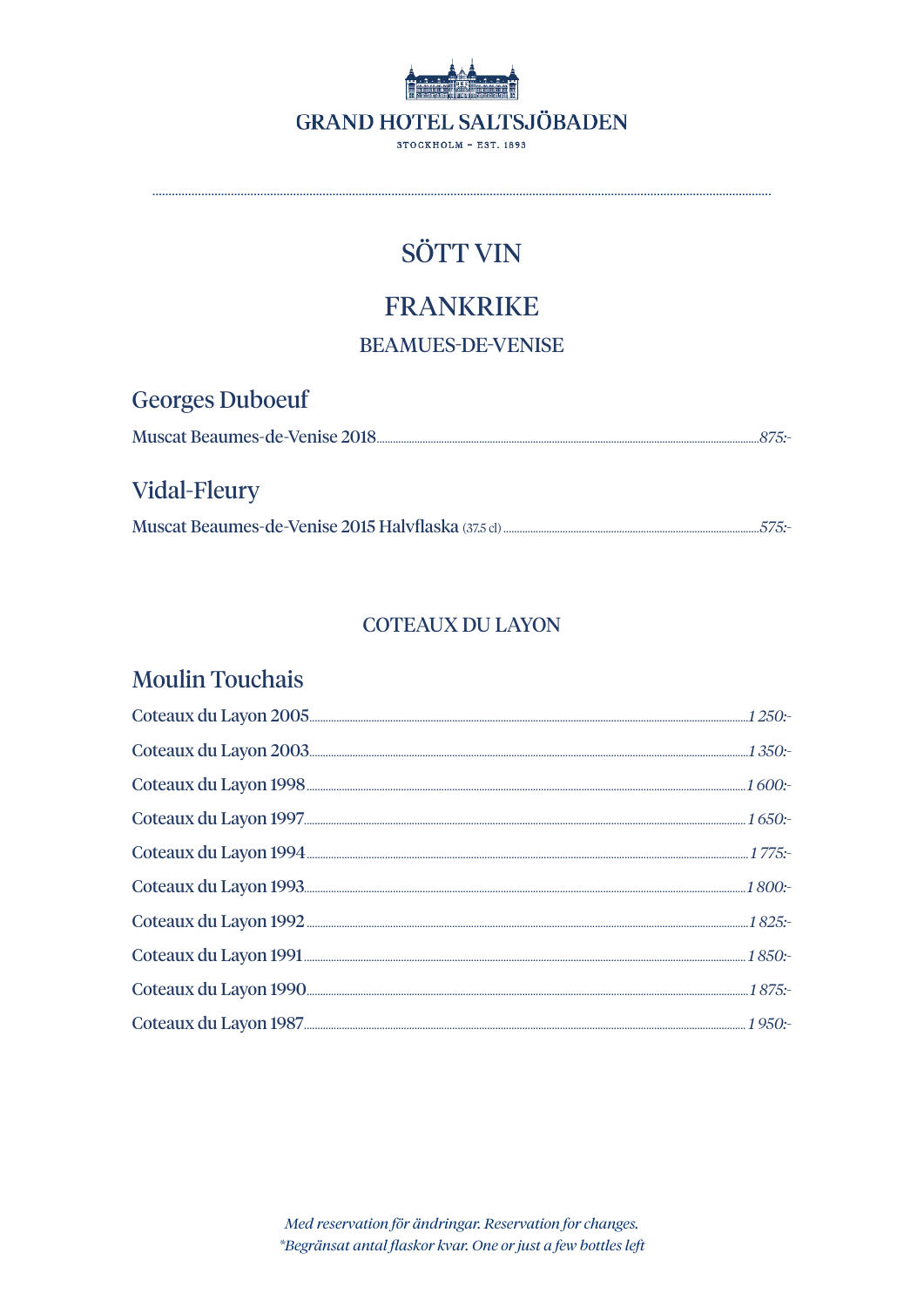

.............................................................................................................................................................................................

**SYDAFRIKA** 

**CONSTANTIA** 

Klein Constantia

|--|

### FRANSCHHOEK

### Boekenhoutskloof

Noble Late Harvest 2004 Halvflaska (37.5 cl) ....................................................................................................................*675:-*

### PAARL

## Nederburg

Eminence 2012 Halvflaska (37.5 cl)...............................................................................................................................................*350:-*